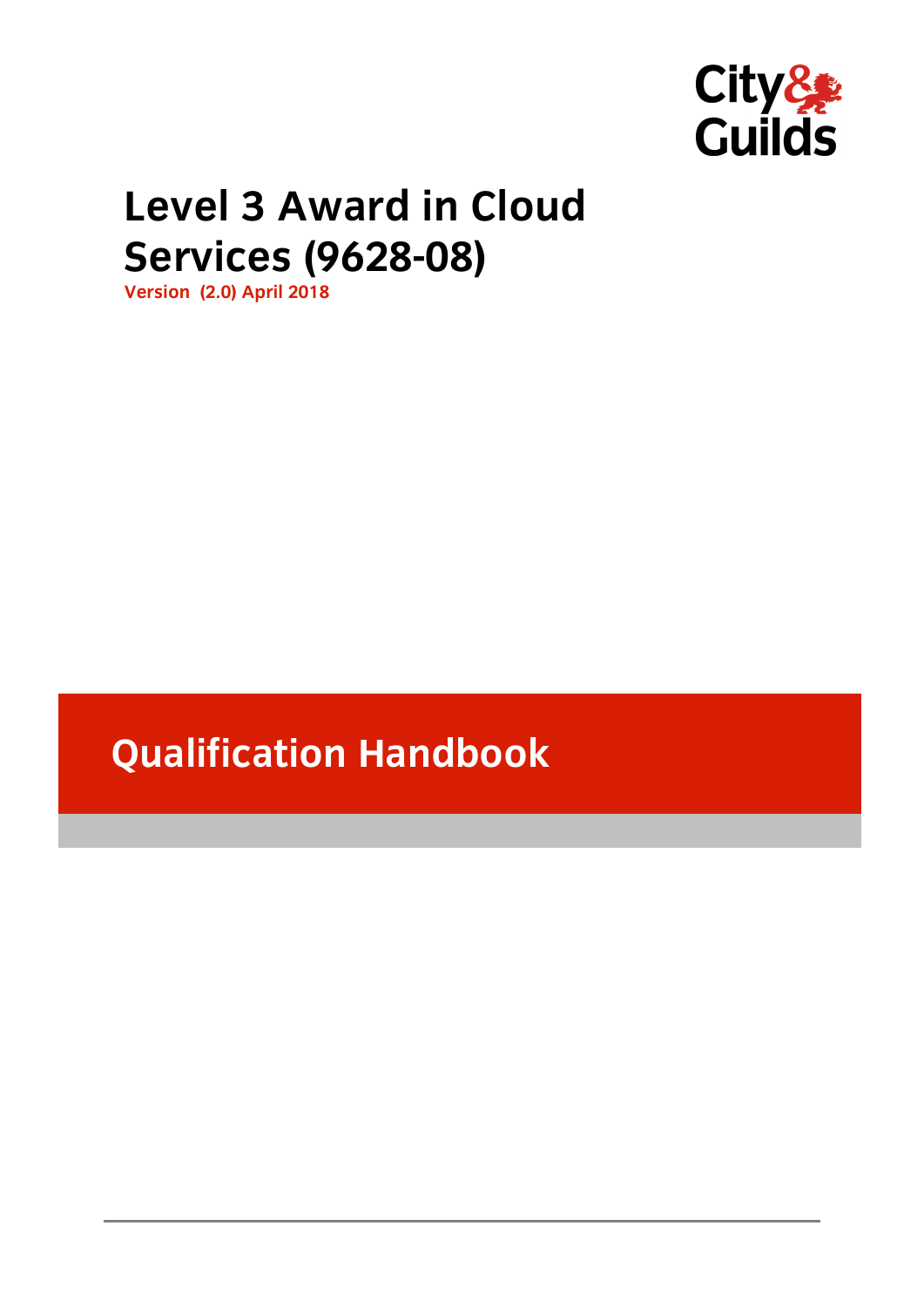# **Qualification at a glance**

| Industry area                         |            | <b>IT Professional</b>       |                                                                                                             |                                          |
|---------------------------------------|------------|------------------------------|-------------------------------------------------------------------------------------------------------------|------------------------------------------|
| <b>City &amp; Guilds number</b>       | 9628       |                              |                                                                                                             |                                          |
| Age group                             | $16+$      |                              |                                                                                                             |                                          |
| <b>Assessment</b>                     |            | Online multiple choice test. |                                                                                                             |                                          |
| <b>Approvals</b>                      |            |                              | Approval application required.<br>Please see www.cityandguilds.com for details.                             |                                          |
| <b>Registration and certification</b> | dates.     |                              | Registration and certification of this qualification is<br>through the Walled Garden, and is subject to end |                                          |
| <b>Title and level</b>                | <b>GLH</b> | <b>TQT</b>                   | <b>City &amp; Guilds</b><br>qualification<br>number                                                         | <b>Ofqual</b><br>accreditation<br>number |
| Level 3 Award in Cloud Services       | 24         | 100                          | 9628-08                                                                                                     | 603/0620/8                               |

| <b>Version and date</b> | <b>Change detail</b>            | <b>Section</b> |
|-------------------------|---------------------------------|----------------|
| 2.0 April 2018          | Test specification detail added | Assessment     |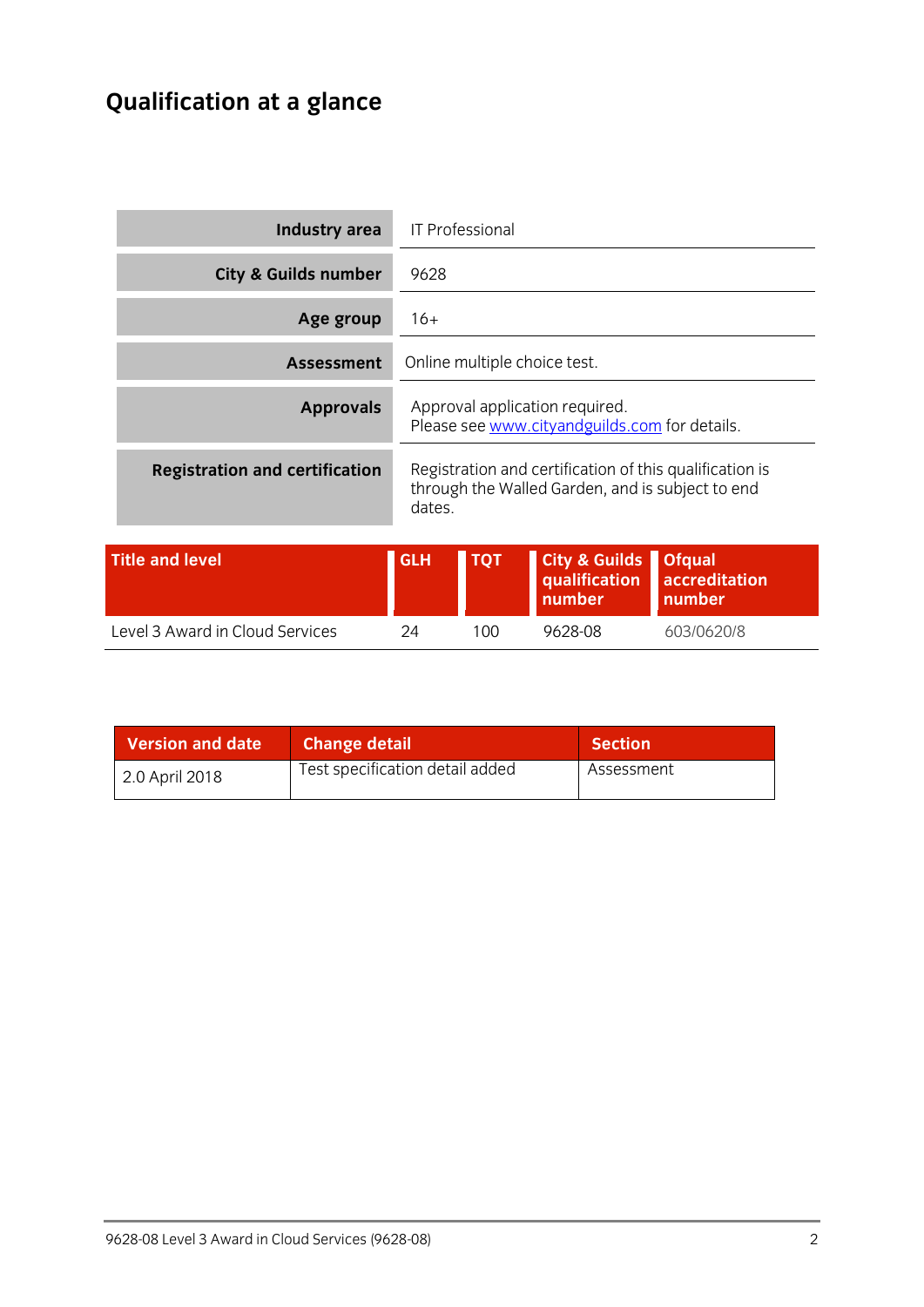## **Contents**

|              | <b>Qualification at a glance</b><br><b>Contents</b> |                                              | $\mathbf{2}$<br>3 |  |
|--------------|-----------------------------------------------------|----------------------------------------------|-------------------|--|
|              |                                                     |                                              |                   |  |
| 1            | <b>Introduction</b>                                 |                                              | 4                 |  |
|              |                                                     | Structure                                    | 5                 |  |
|              |                                                     | <b>Total Qualification Time</b>              | 5                 |  |
| $\mathbf{2}$ |                                                     | <b>Centre requirements</b>                   | 6                 |  |
|              |                                                     | Approval                                     | 6                 |  |
|              |                                                     | Resource requirements                        | 6                 |  |
|              |                                                     | Learner entry requirements                   | 7                 |  |
|              |                                                     | Age restrictions                             | 7                 |  |
| 3            |                                                     | Delivering the qualification                 | 8                 |  |
|              |                                                     | Initial assessment and induction             | 8                 |  |
| 4            | <b>Assessment</b>                                   |                                              | 9                 |  |
|              |                                                     | Summary of assessment methods                | 9                 |  |
|              |                                                     | Assessment strategy                          | 9                 |  |
| 5            | <b>Administration</b>                               |                                              | 11                |  |
|              |                                                     | Quality assurance                            | 11                |  |
|              |                                                     | Other issues                                 | 11                |  |
| 6            | <b>Units</b>                                        |                                              | 12                |  |
|              |                                                     | Availability of units                        | 12                |  |
|              |                                                     | Structure of the units                       | 12                |  |
|              | <b>Unit 308</b>                                     | <b>Cloud Services and Disaster Recovery</b>  | 13                |  |
|              | <b>Appendix 1</b>                                   | <b>Relationships to other qualifications</b> | 21                |  |
|              | <b>Appendix 2</b>                                   | <b>Sources of general information</b>        | 22                |  |
|              | <b>Appendix 3</b>                                   | <b>Useful contacts</b>                       | 24                |  |
|              |                                                     |                                              |                   |  |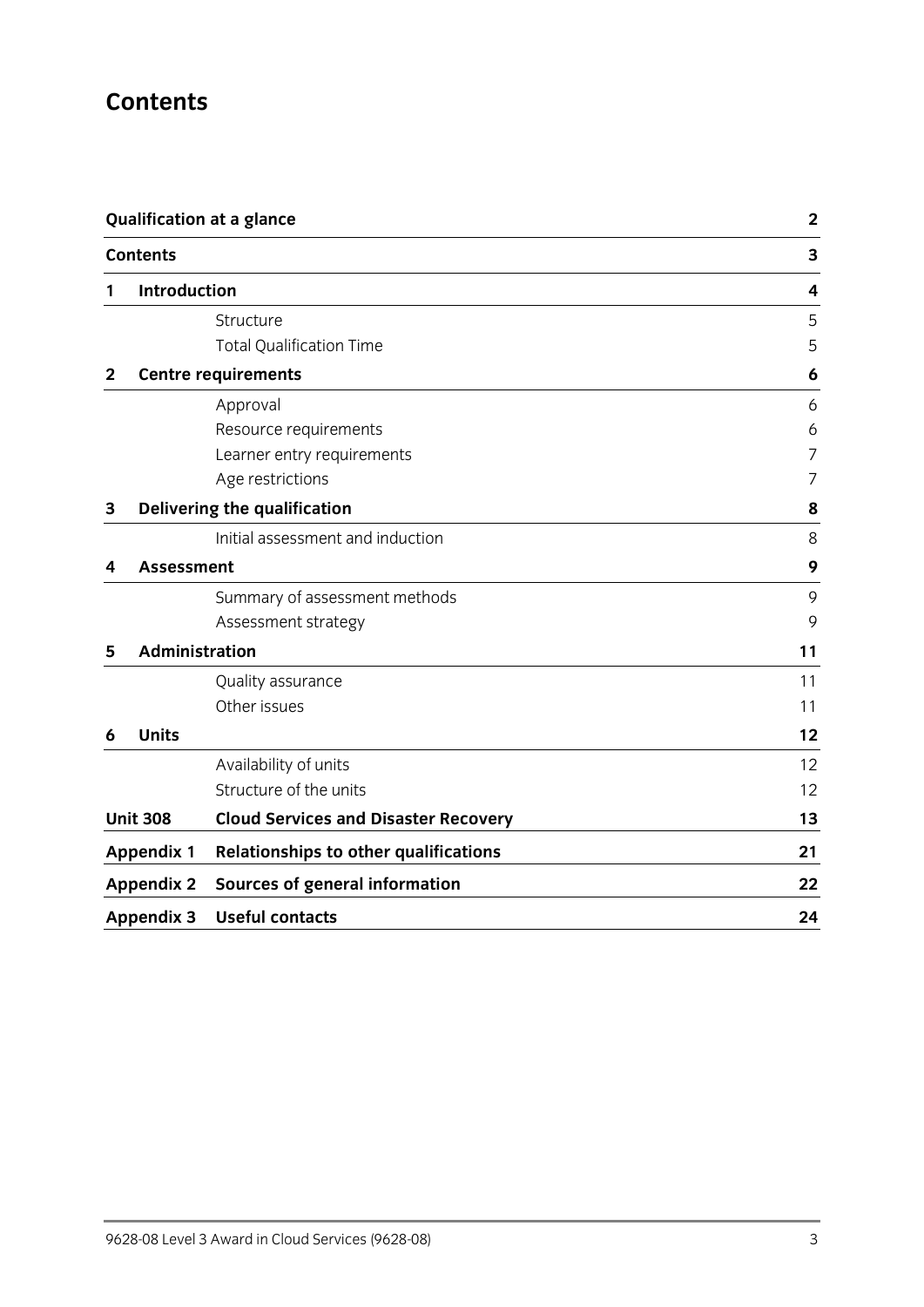## **1 Introduction**

This document tells you what you need to do to deliver the qualification:

| <b>Area</b>                                                 | <b>Description</b>                                                                                                                                                                                                                                                                                                                                                                                                                                                                                                                                                                                                                                               |
|-------------------------------------------------------------|------------------------------------------------------------------------------------------------------------------------------------------------------------------------------------------------------------------------------------------------------------------------------------------------------------------------------------------------------------------------------------------------------------------------------------------------------------------------------------------------------------------------------------------------------------------------------------------------------------------------------------------------------------------|
| Who is the qualification for?                               | This qualification is designed to support learners to<br>develop a full range of underpinning knowledge that can be<br>used in a variety of businesses and industries that<br>demonstrate confidence and transferability in a Digital<br>Technology Environment.                                                                                                                                                                                                                                                                                                                                                                                                 |
| What does the qualification cover?                          | The primary role of an Infrastructure Technician is to<br>provide support to internal and external customers,<br>helping them to be productive when using technology to<br>do their own jobs, by using tools to problem solve and<br>troubleshoot non-routine problems. This qualification<br>covers the basic concepts of cloud computing, including<br>the features of Cloud, Cloud models, Cloud services, and<br>the importance of relevant legislation. Disaster recovery,<br>the policies and strategy that should be followed within<br>organisations as well as the roles, responsibilities and<br>procedures for implementing a disaster recovery plan. |
| What opportunities for progression<br>are there?            | This qualification is part of the Digital Industries<br>Apprenticeship programme and is not offered as a<br>standalone product.<br>On achieving this module the learner will have completed                                                                                                                                                                                                                                                                                                                                                                                                                                                                      |
|                                                             | a section of the Knowledge element as part of their<br>apprenticeship journey.                                                                                                                                                                                                                                                                                                                                                                                                                                                                                                                                                                                   |
| Who did we develop the qualification<br>with?               | It was developed in collaboration with employers, sector<br>experts and training providers using the Standard as the<br>baseline. The Standards have been created by The Tech<br>Partnership and their Employer Groups for the specific<br>areas. The qualification embodies the required learning for<br>an apprentice to have the opportunity to successfully gain<br>the relevant knowledge for their chosen career path in a<br>Digital Technology environment.                                                                                                                                                                                              |
| Is it part of an apprenticeship<br>framework or initiative? | Yes-9648 Infrastructure Technician                                                                                                                                                                                                                                                                                                                                                                                                                                                                                                                                                                                                                               |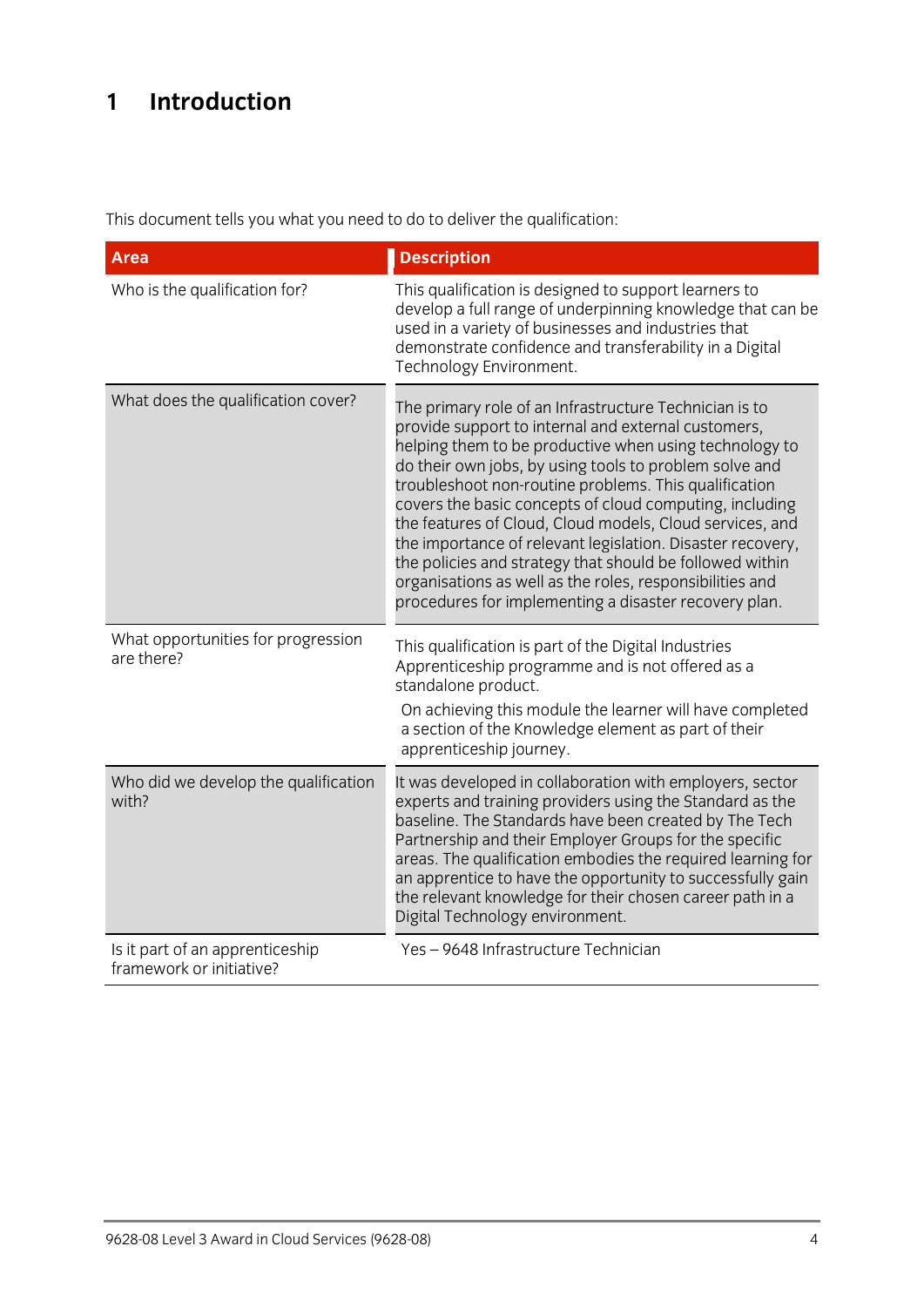# **Structure**

Learners must complete the single unit 308 to gain this qualification.

# **Total Qualification Time**

Total Qualification Time (TQT) is the number of notional hours which represents an estimate of the  $\frac{1}{2}$  is a chieve ment of the level of attainment necessary for the award of a qualification the achievement of the level of attainment necessary for the award of a qualification.

- TQT is comprised of the following two elements:<br>• The number of hours which an awarding organisation has assigned to a qualification for Guided Learning, and
- an estimate of the number of hours a Learner will reasonably be likely to spend in preparation.  $\bullet$ study or any other form of participation in education or training, including assessment, which takes place as directed by - but, unlike Guided Learning, not under the Immediate Guidance or takes place as an ecceancy - but, unlike Guided Learning, not under the Immediate Guidance or<br>Supervision of - a lecturer supervisor, tutor or other, appropriate provider of education or Supervision of - a lecturer, supervisor, tutor or other, appropriate provider of education or training.

| <b>Title and level</b>          | <b>GLH</b> | <b>TOT</b> |
|---------------------------------|------------|------------|
| Level 3 Award in Cloud Services | 24         | 100        |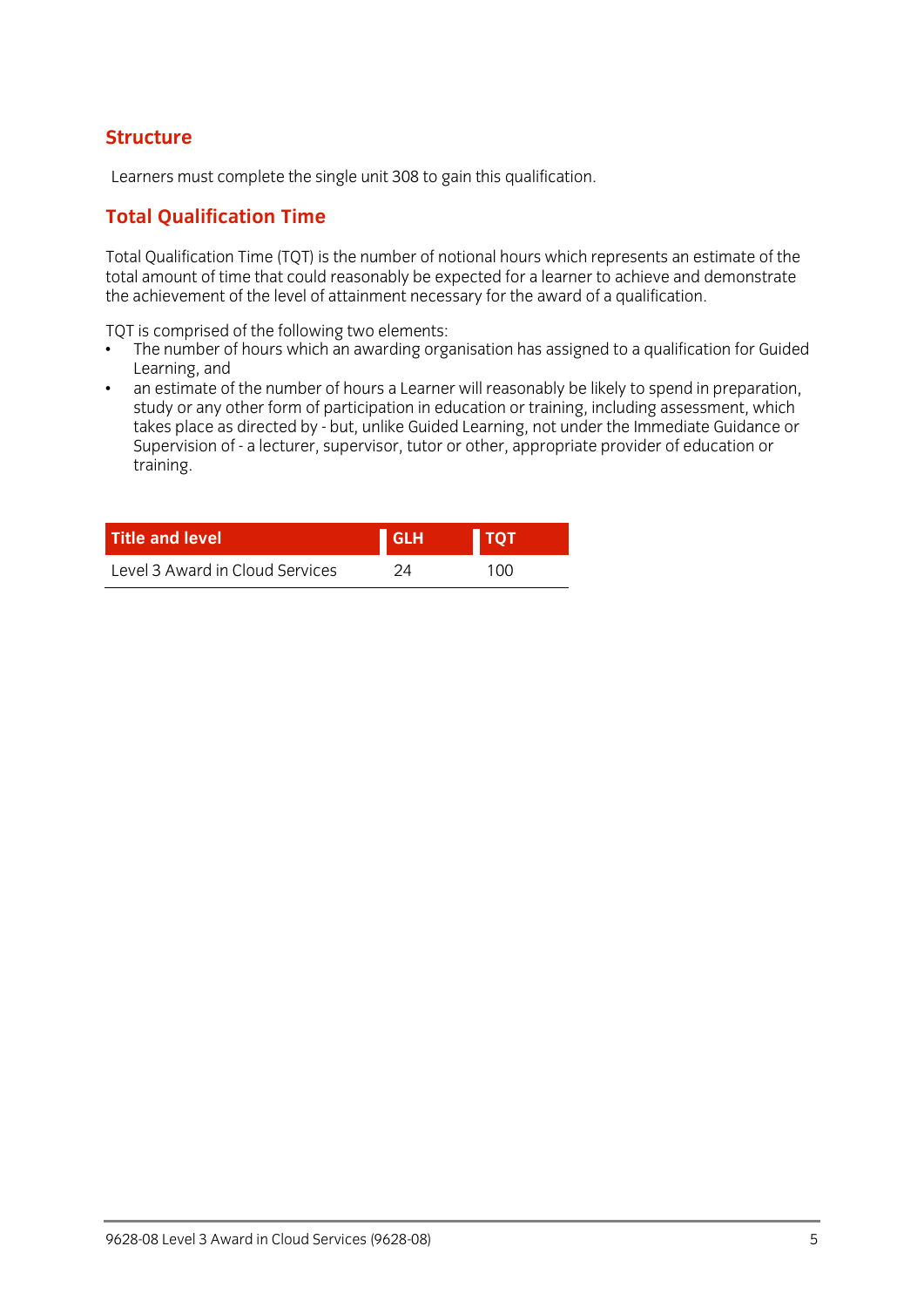## $\overline{2}$ **2 Centre requirements**

## **Approval**

Fast Track Approval is offered to existing City & Guilds Centres offering the SASE framework for the<br>Apprenticeship, Advanced Apprenticeship and/or Higher Apprenticeship for IT, Software, Web and Telecoms through City & Guilds. See the separate document on our website that provides details of the Fast Track Process and actions to be taken. Please note the Fast Track form will list the Apprenticeship package under 9648 which relates to the Apprenticeship Standards. The form will automatically approve centres to this qualification and the other knowledge qualifications that sit in the Apprenticeship Standard. the Apprenticeship Standard.

City & Guilds is offering the opportunity for existing City & Guilds centres delivering SASE framework for the Advanced and/or Higher Level Apprenticeship for IT, Software, Web and Telecoms with other Awarding Organisations to gain approval for these Apprenticeship Standards through the Common Approval Framework. See the separate document at www.cityandguilds.com which Common Apple Framework. See the separate document at the separate document at the separate document at which the separate document at which the separate document at which the separate document at which the separate documen provides details of the New Programme Process and actions to be taken.

Centres that are not currently with City & Guilds will need to complete a Customer Application Form Approval Process. Please note that approval to the 9648 package will automatically approve you to this qualification and the other knowledge qualifications in this package - centres will not need to register onto the individual knowledge qualifications and therefore do not need direct approval. See the separate document on our website that provides details of the New Centre Approval Process and actions to be taken and actions to be taken.

Centre staff should familiarise themselves with the structure, content and assessment requirements of the qualification before designing a course programme. requirements of the qualification before designing a course programme.

## **Resource requirements**

### **Resources** *Resources*

Please see the individual unit information for any resources required.

### *Centre staffing*

Staff delivering this qualification must be able to demonstrate that they meet the following occupational expertise requirements. They should:

- be occupationally competent or technically knowledgeable in the areas for which they are delivering training and/or have experience of providing training. This knowledge must be to the same level as the training being delivered
- have recent relevant experience in the specific area they will be assessing<br>• have credible experience of providing training
- have credible experience of providing training.

While the Assessor/Verifier (A/V) units/TAQA are valued as qualifications for centre staff, they are not currently a requirement for these qualifications. However, City & Guilds encourage trainers and assessors to qualify to the current TAOA standard. Centre staff may undertake more than one role, eg tutor and assessor or internal verifier, but cannot internally verify their own assessments. eg tutor and assessor or internal verifier, but cannot internally verify their own assessments.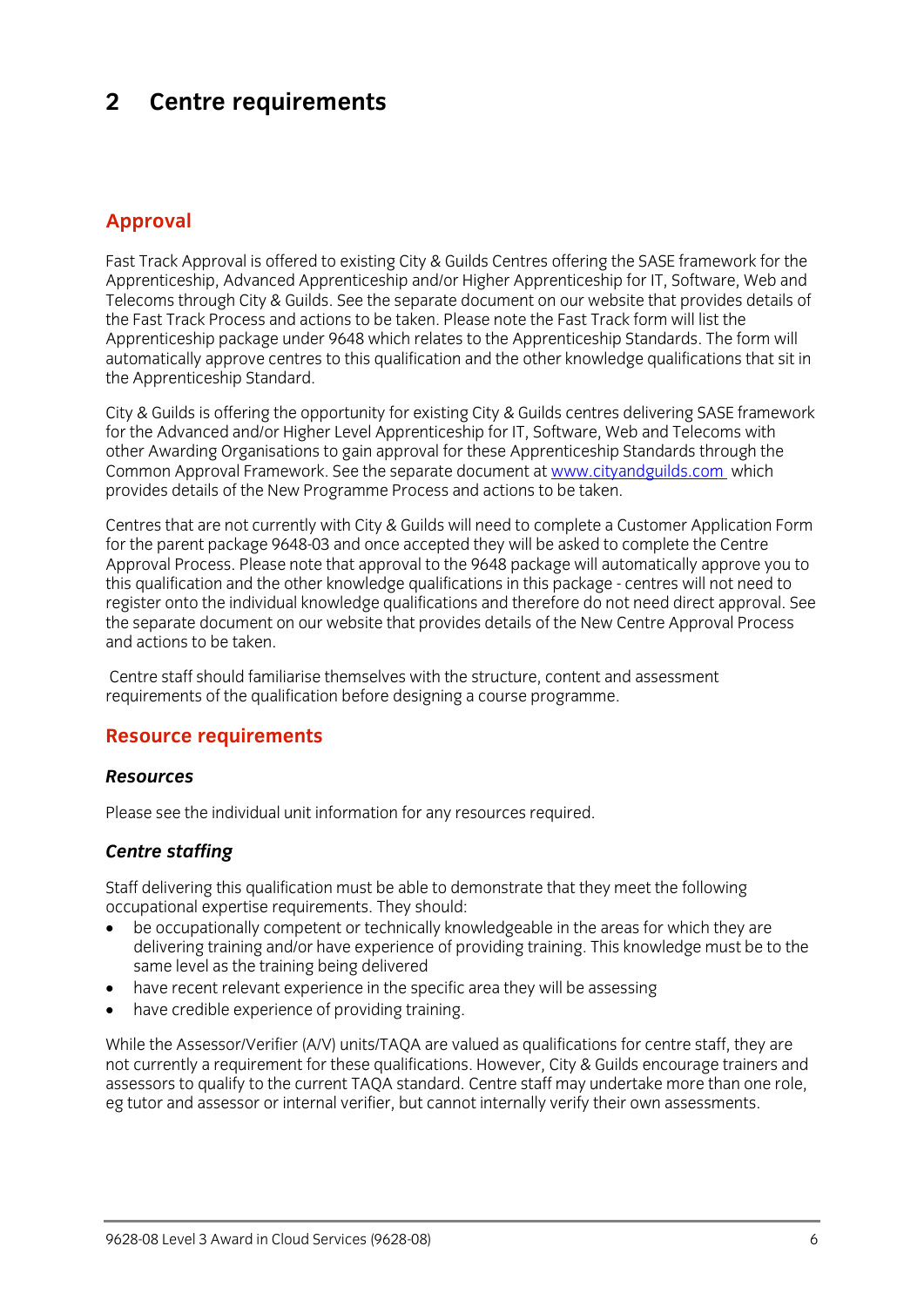# *Continuing Professional Development (CPD)*

Centres are expected to support their staff in ensuring that their knowledge and/or practice remains current. This includes currency within the occupational area and of best practice in delivery. mentoring, training, assessment and quality assurance. It should also take account of any national, international policy and legislative developments. international policy and legislative developments.

Internal quality assurance is key to ensuring that the assessment of evidence for units is of consistent and appropriate  $\frac{1}{2}$  should: They should: They should: They should: They should: They should: They should: They should: They should: They should: They should: They should: They should: They should: They sho

- be occupationally competent or technically knowledgeable in the area for which they are
- have recent relevant experience in the specific area they will be assessing<br>• have credible experience of providing training
- have credible experience of providing training
- have a CV available demonstrating relevant experience and any qualifications held.

In certain circumstances, City & Guilds will recognise non-accredited learning and experience as equivalent as follows:

If the Internal Quality Assurer does not hold a qualification they must be able to demonstrate evidence of working to their own organisation's internal quality assurance standards which clearly link to V1/TAOA or other equivalent standards for internal quality  $s_{\rm t}$  is a contribution or other equivalent standards for internal quality  $\frac{1}{\sqrt{2}}$ assurance.

# **Learner entry requirements**

City & Guilds does not set entry requirements for these qualifications. However, centres must ensure that learners have the potential and opportunity to gain the qualifications successfully and that they have the full engagement of the employers for the full programme.  $t_{\rm t}$  that the employers for the full programme.

# **Age restrictions**

city is guilds cannot accept any registrations for rearners under 16 as these qualifications are not approved for learners under 16.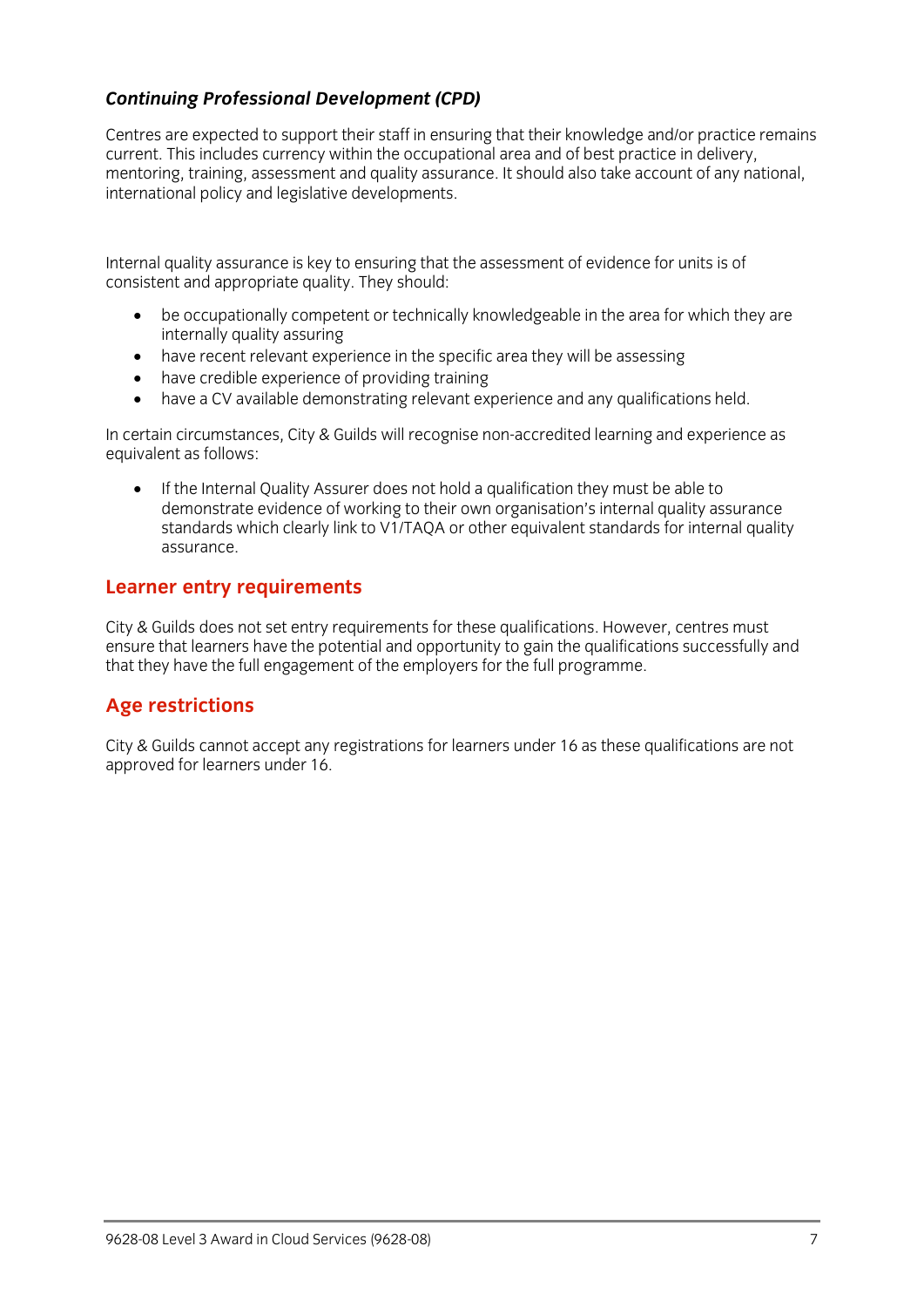## $\mathbf{3}$ **3 Delivering the qualification**

### Initial assessment and induction **Initial assessment and induction**

An initial assessment of each learner should be made before the start of their programme to identify:

- $\bullet$  if the learner has any specific training needs<br>  $\bullet$  sunnort and quidance they may need when
- support and guidance they may need when working towards their qualifications
- any units they have already completed, or credit they have accumulated which is relevant to the
- $\bullet$  the appropriate type and level of qualification.

We recommend that centres provide an induction programme so the learner fully understands the requirements of the qualification, their responsibilities as a learner, and the responsibilities of the centre. This information can be recorded on a learning contract. centre. This information can be recorded on a learning contract.

# *Recording documents*

Learners and centres may decide to use a paper-based or electronic method of recording evidence.

City & Guilds endorses several ePortfolio systems, including our own, Learning Assistant, an easy-to-<br>use and secure online tool to support and evidence learners' progress towards achieving qualifications. Further details are available at: www.cityandguilds.com/eportfolios.  $q_1$ . Further details are available at: www.cityandguilds.com/epoch.com/epoch.com/epoch.com/epoch.com/epoch.com/epoch.com/epoch.com/epoch.com/epoch.com/epoch.com/epoch.com/epoch.com/epoch.com/epoch.com/epoch.com/epoch.co

City & Guilds has developed a set of *Recording forms* including examples of completed forms, for new and existing centres to use as appropriate. Recording forms are available on the City & Guilds website.

Although new centres are expected to use these forms, centres may devise or customise<br>alternative forms, which must be approved for use by the external verifier, before they are used by learners and assessors at the centre. Amendable (MS Word) versions of the forms are available on the City & Guilds website.  $t_{\rm t}$  the City website.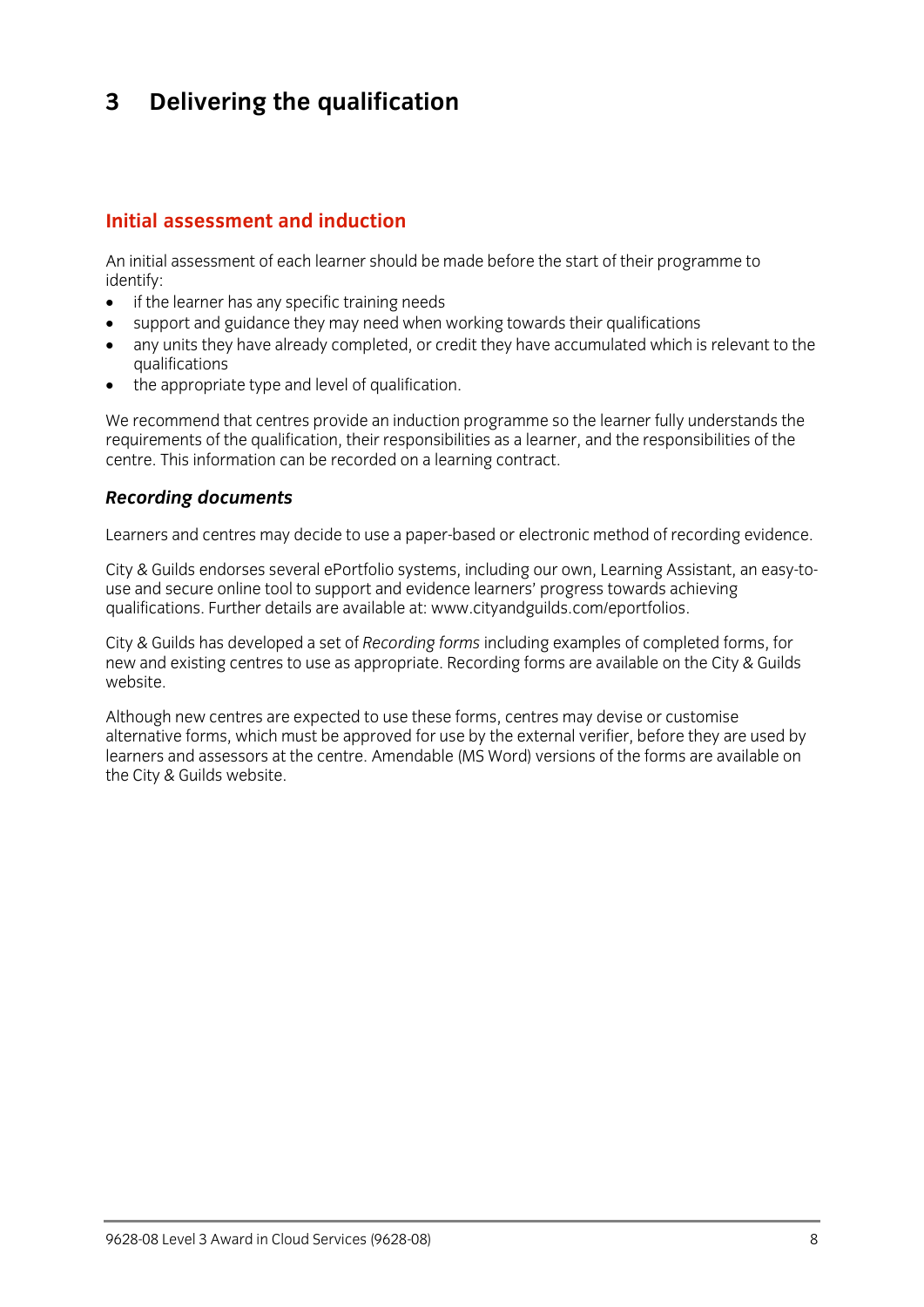## $\overline{\mathbf{4}}$ **4 Assessment**

## **Summary of assessment methods**

*Candidates must:* successfully complete one assessment for the mandatory unit

| <b>Assessment Types</b> |                |                                                       |                                         |
|-------------------------|----------------|-------------------------------------------------------|-----------------------------------------|
| <b>Unit</b>             | <b>Title</b>   | <b>Assessment method</b>                              | Where to obtain assessment<br>materials |
| 308                     | Cloud Services | Multiple Choice<br>questions - online<br>Evolve test. | www.cityandguilds.com                   |

## **Assessment strategy**

## *Test Specifications*

The way the knowledge is covered by each test is laid out in the table below:<br> **Assessment type:** Multiple-choice online test

Assessment conditions: Invigilated examination conditions **Number of questions: 40 Duration: 1 hour Pass mark:** 28/40 (70%) **Grading: Pass/Fail Grading:** Pass/Fail

|                 | <b>Learning Outcome</b>                                        | <b>Number of</b><br>marks | %   |
|-----------------|----------------------------------------------------------------|---------------------------|-----|
| <b>Unit 308</b> | 1. Understand Cloud and Cloud Services.                        | 25                        | 63  |
|                 | 2. Understand disaster recovery and<br>disaster recovery plans | 15                        | 37  |
|                 | Total                                                          | 40                        | 100 |

**Total 40 100**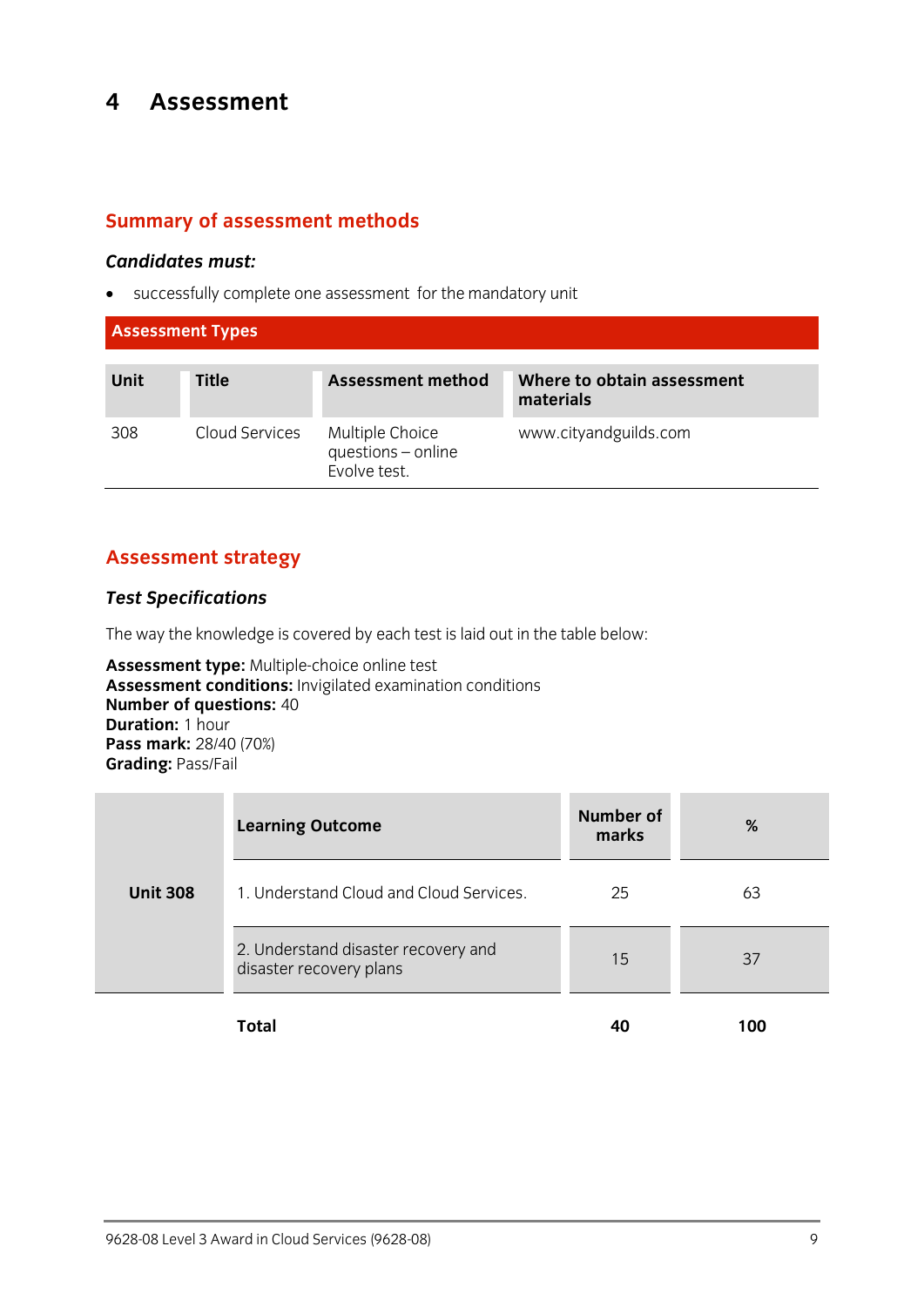**Recognition of prior learning (RPL)**<br>Recognition of prior learning means using a person's previous experience, or qualifications which Recognition of prior learning means using a person's previous experience, or qualifications which is needed. have already been achieved, to contribute to a new qualification.

For this qualification, RPL is not allowed.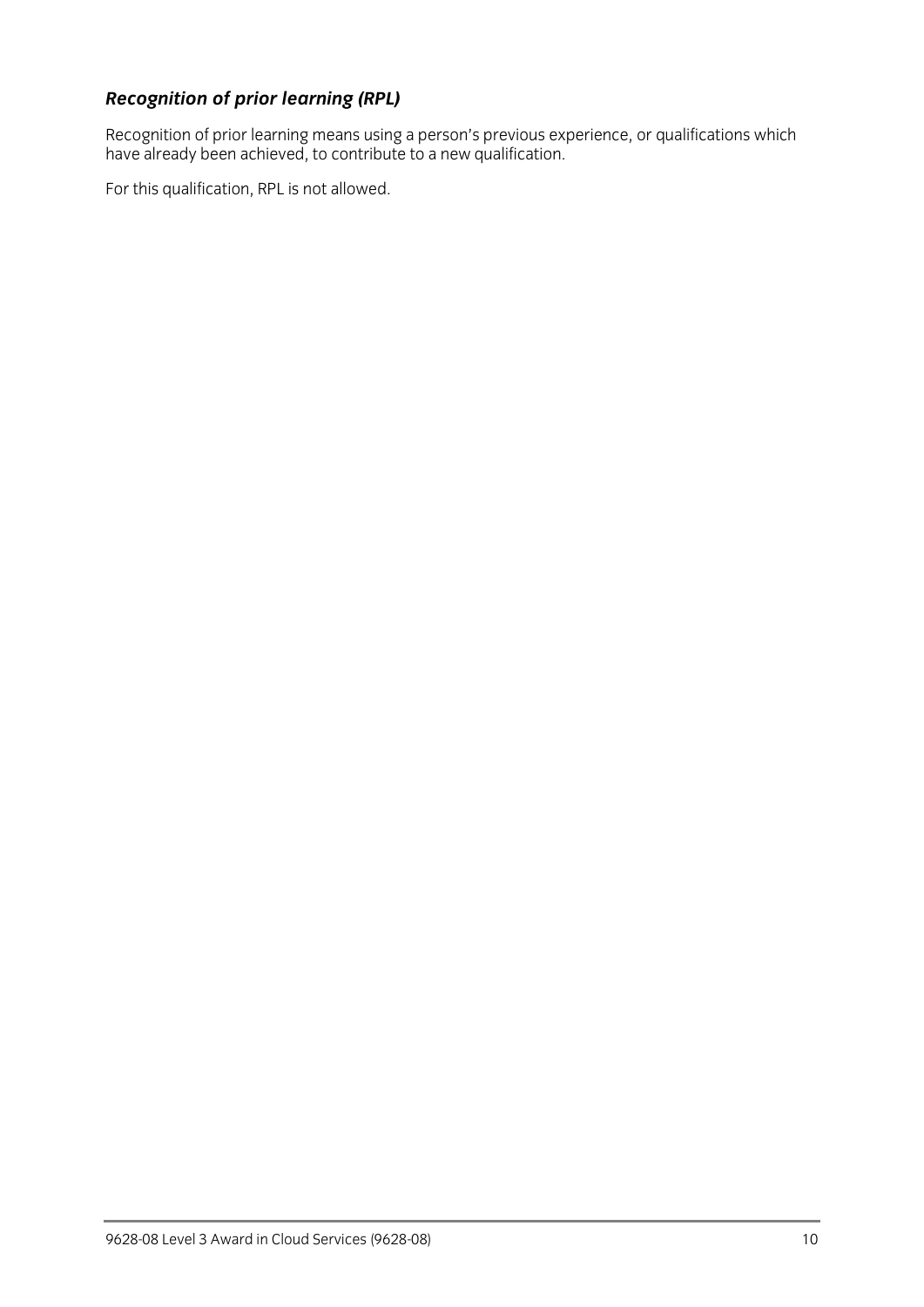### 5 Administration **5 Administration**

# **Quality assurance**

## *Internal quality assurance*

Registered centres must have effective quality assurance systems to ensure optimum delivery and<br>assessment of qualifications. Ouality assurance includes initial centre registration by City & Guilds and the centre's own internal procedures for monitoring quality. Centres are responsible for internal quality assurance and City & Guilds is responsible for external quality assurance. internal quality assurance and City & Guilds is responsible for external quality assurance.

- $\bullet$  internal quality assurance<br>  $\bullet$  City & Guilds external moderation
- City & Guilds external moderation.

In order to carry out the quality assurance role, Internal Quality Assurers must have appropriate teaching and vocational knowledge and expertise. teaching and vocational knowledge and expertise.

# *Access arrangements*

We can make arrangements so that learners with disabilities, special educational needs and<br>temporary injuries can access the assessment. These arrangements must be made before the  $\frac{1}{2}$  in  $\frac{1}{2}$  is the cannon contract the assessment. The assessment of  $\frac{1}{2}$  arrangement of  $\frac{1}{2}$  arrangement of  $\frac{1}{2}$  arrangement of  $\frac{1}{2}$  arrangement of  $\frac{1}{2}$  arrangement of  $\frac{1}{2}$  arrang examination. For example, we can produce a Braille paper for a learner with visual impairment.

# *Language of examinations*

 $\mathbb{R}^n$  will provide this specification in Eq. (

# **Other issues**

# *European Dimension*

City & Guilds has taken account of the 1988 Resolution of the Council of the European Community in preparing this specification and associated specimen units. preparing this specification and associated specimen units.

# *Environmental Education*

City & Guilds has taken account of the 1988 Resolution of the Council of the European Community preparing this specification and associated specimen units. preparing this specification and associated specimen units.

### **Avoidance of bias** *Avoidance of bias*

City & Guilds has taken great care in the preparation of this specification and specimen units to avoid bias of any kind.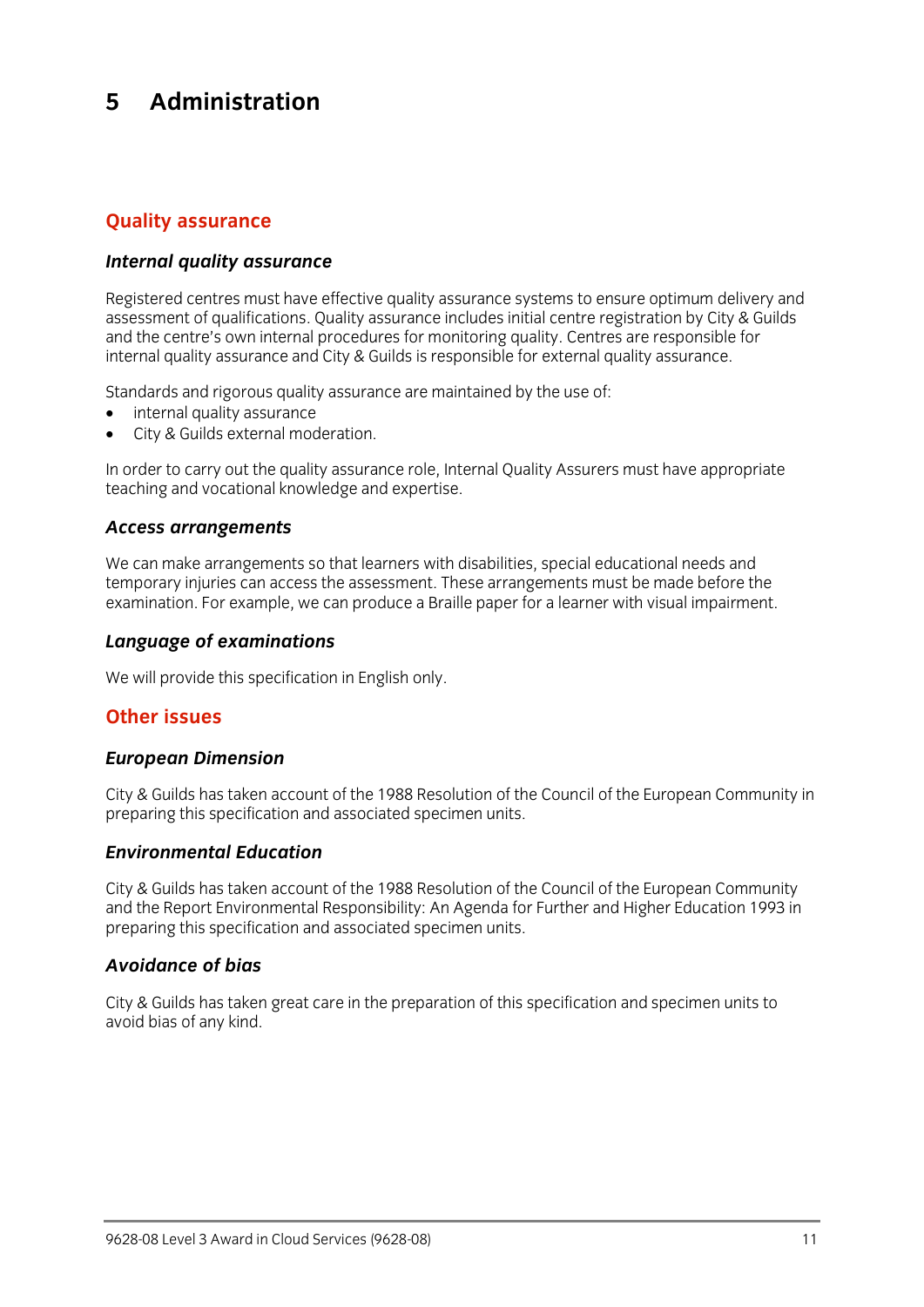## 6 **6 Units**

## **Availability of units**

The unit information can be found in this document.

## **Structure of the units**

- $\bullet$  City & Guilds reference number
- $\bullet$  Title
- **•** Level<br>• Guide
- Guided learning hours (GLH)
- 

• Learning outcomes, which are comprised of a number of topics<br>Centres must deliver the full breadth of the range. Specialist equipment or commodities may not be centres must demite the functionality of the range oppositive equipment or commodities may not be available to all centres, so centres should ensure that their delivery covers their use.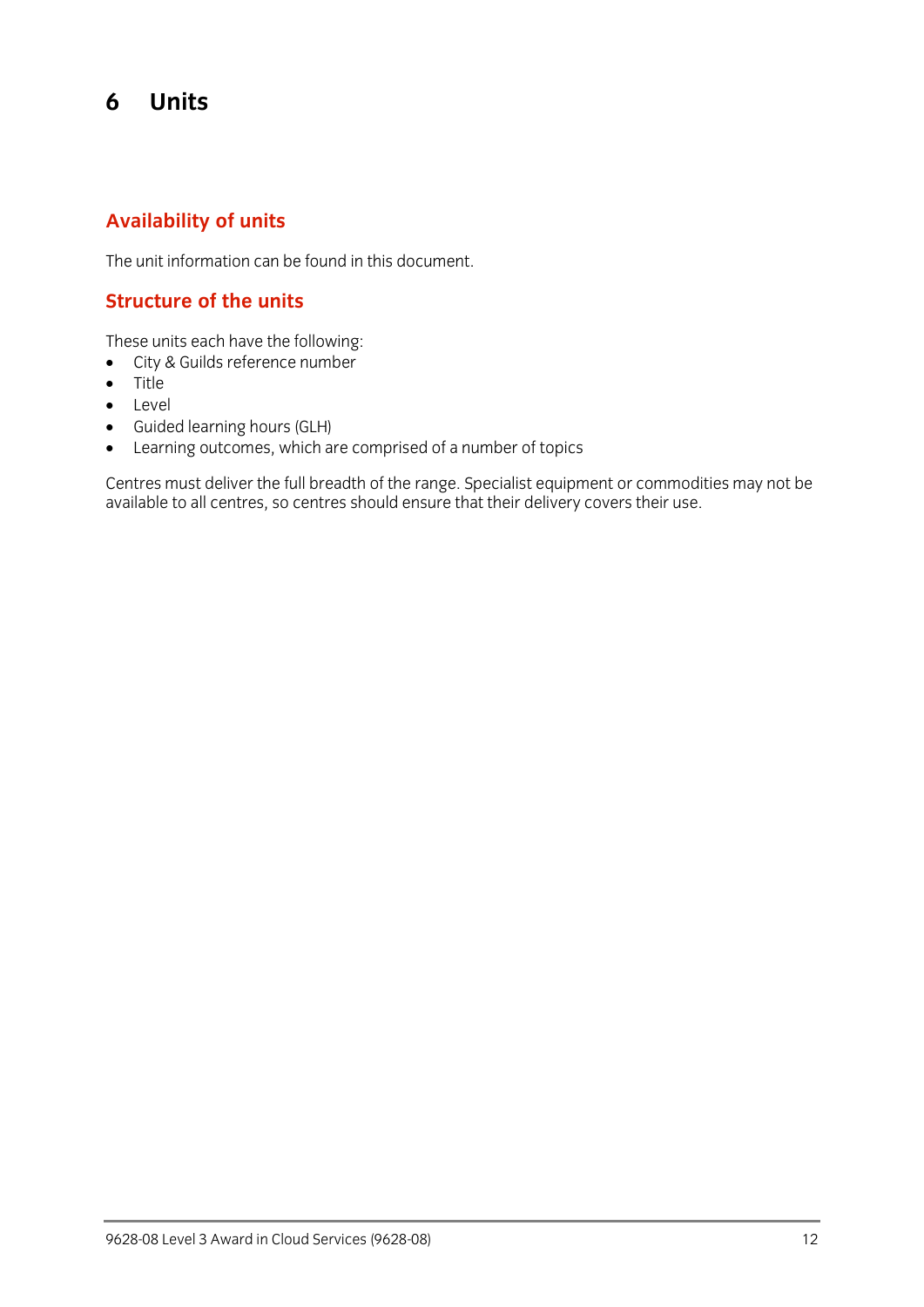## **Unit 308 Cloud Services and Disaster Recovery**

| LEVEL: 3       |  |
|----------------|--|
| <b>GLH:</b> 24 |  |

### What is this unit about? **What is this unit about?**

This unit provides learners with the basic concepts of cloud computing, including the features of Cloud, Cloud models, Cloud services, and the importance of relevant legislation. Cloud, Cloud models, Cloud services, and the importance of relevant legislation.

This unit also provides an overview of Disaster recovery, the policies and strategy that should be followed within organisations as well as the roles, responsibilities and procedures for implementing a disaster recovery plan. a disaster recovery plan.

The primary role of an Infrastructure Technician is to provide support to internal and external<br>customers, helping them to be productive when using technology to do their own jobs, by using tools to problem solve and troubleshoot non-routine problems. The Infrastructure Technician sets people up on systems and provides support when they need it, rectifying issues to maintain the or ganisations productivity. organisations productivity.

Upon completion, learners studying this unit will have gained the knowledge to support the<br>competencies of an Infrastructure Technician. Specific competencies supported by this unit include being able to undertake the following tasks: being able to undertake the following tasks:

- Provide support to the provisioning of cloud services for client use.
- Provide first line support to clients utilising cloud services, provisioning of password resets and user rights.
- Provide support to the implementation of a disaster recovery plan.
- Respond to system failures and support clients in the recovery of system data and backups.

**Learning outcomes**<br>In this unit, learners will be able to

- Understand Cloud and Cloud Services  $\mathbf{1}$
- 2 Understand disaster recovery and disaster recovery plans 2 Understand disaster recovery and disaster recovery plans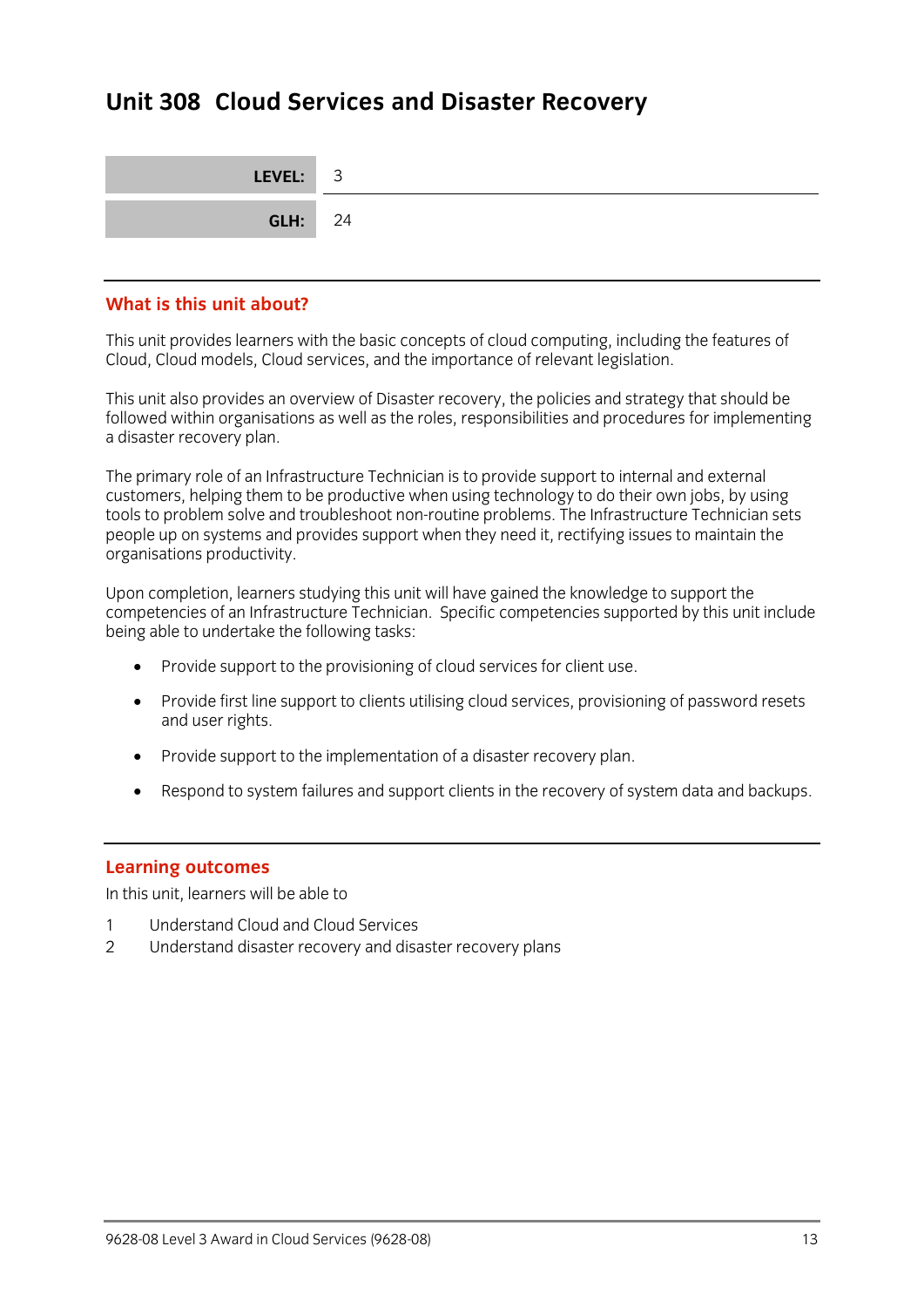## **Scope of content**

This section gives details of the scope of content to be covered in the teaching of the unit to ensure<br>that all the learning outcomes can be achieved that all the learning outcomes can be achieved.

### **Learning outcome**

Understand Cloud and Cloud Services  $\mathbf{1}$ 1 Understand Cloud and Cloud Services

### **Topics**

- 1.1 Cloud features<br>1.2 Technology
- 
- 1.3 Provisioning
- 1.4 Identity and access  $1.4$  Identity and access

**Depth**<br>In this learning outcome the learner will explore the fundamental nature of Cloud services and the  $I$  elements to be considered when provisioning them elements to be considered when provisioning them

### **Topic 1.1**

The learner will be able to describe the characteristics of Cloud technology, Cloud models, Cloud<br>services and the importance of relevant legislation.

- ervices and the importance of relevant legislation.<br>
Cloud Technology
	-
	- o Elasticity<br>o Ubiquitous access
	- o Rapid deployment
	- o On-demand self-service
	- o Resource pooling
	- o Pay-as-you-grow
	- o Multi-tenancy
	- o Automation
	- o Chargeback
	- o Cloud bursting
	- o Minimal management effort
- $\bullet$  Cloud models
	- o Private<br>o Public
	-
	- o Hybrid
	- o Community
- $\bullet$  Cloud services
	- o Software-as-a-Service (SaaS)
	-
	- o Infrastructure-as-a-Service (IaaS)
	- o Anything (or everything)-as-a-Service (Xaas)
- Relevant legislation and consequences of a breach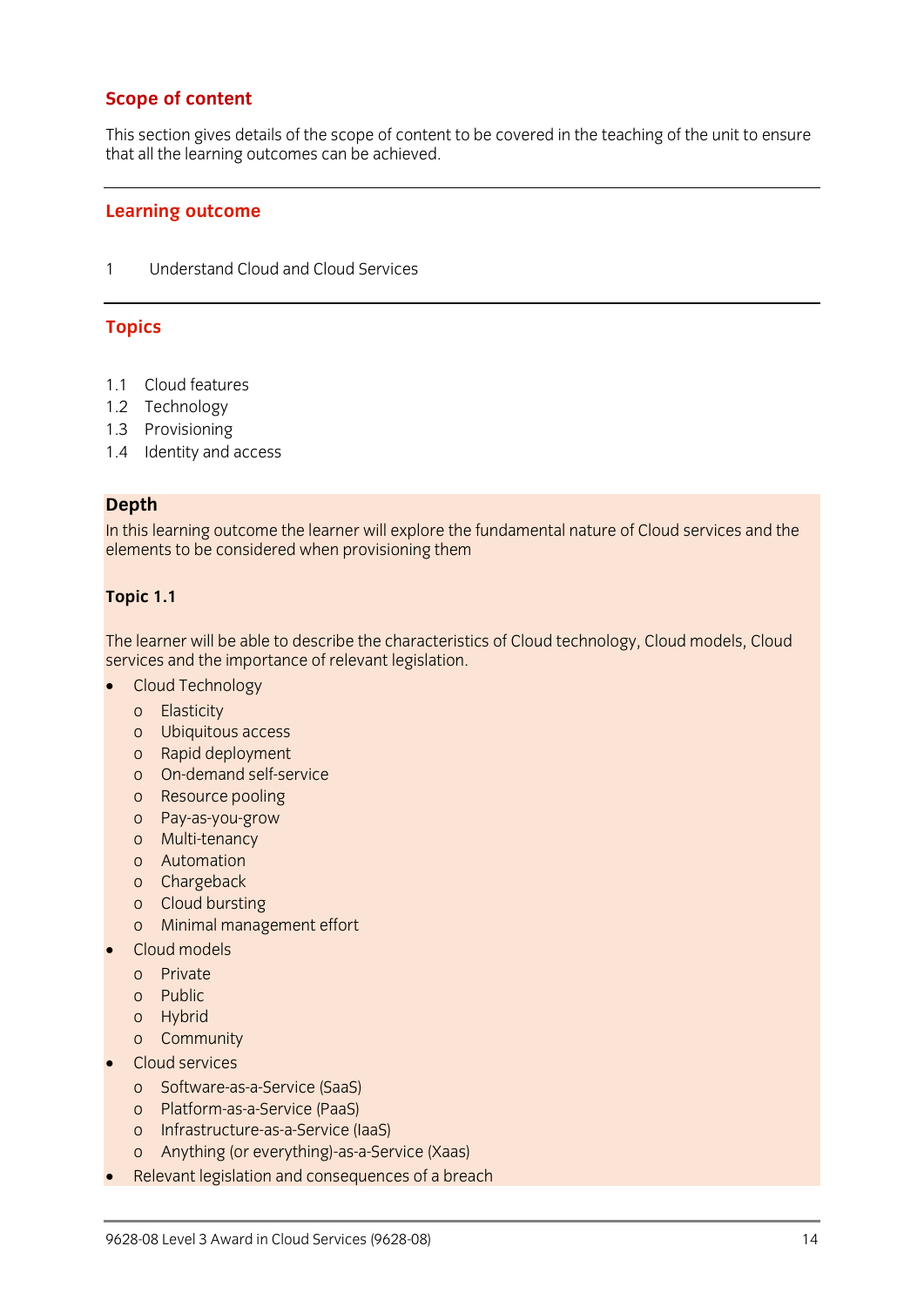- o Data Protection Act
- o Privacy and Electronic Communications Regulations
- o Computer Misuse Act
- o Official Secrets Act o Official Secrets Act

## **Topic 1.2**

The learner will be able to describe considerations specific to the use of technology for delivering<br>Cloud services:

- $\bullet$  Hardware
	-
	- o Server performance<br>- Components (CPU, memory, etc.)
		- Load balancing
- Datacentre components
	- o Power provision<br>o Cooling provision
	-
- o Storage<br>
Cooleense
	- o Performance
	-
	- o Redundancy
- Networking<br>
 Commisses
	- o Services
		-
		- DHCP
- $\bullet$  Availability
	-
	- o Quality of service (QoS)
- $\bullet$  Client connectivity
	- o User device<br>o User access method
	-
	- o Portal location (domain)
- $\bullet$  Software
	- o Operating system configuration
	- - Command line interfaces
		- Graphical utilities
		- Portal site
	- o Hosted applications
		- Database
		- Productivity applications
		- Web applications
		- Email
- $\bullet$  Virtual machine configuration
	- o Virtual machines (VM)
	-
	- o Orchestration o <del>Orchestration</del>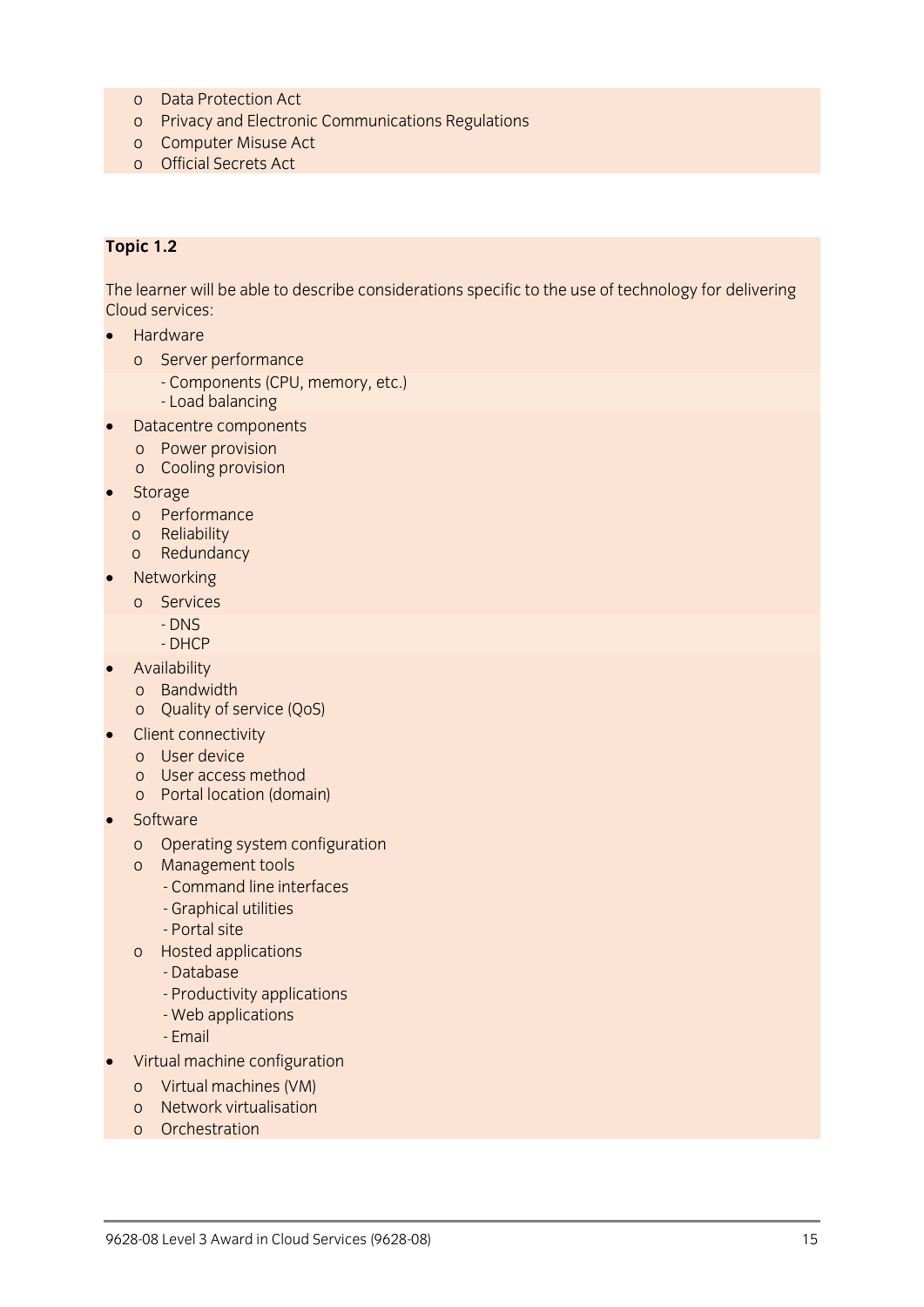## **Topic 1.3**

The learner will be able to describe the use and importance of provisioning tenants:

- - SLAs<br>
	o Terms and conditions
	- o Exit plan
- $\bullet$  Service provisioning
	-
	- o Sign-up process<br>o Configuration of DNS records
	- o Licensing
	- o Deployment
	- o Optimisation (user experience)
- $\bullet$  Multiple tenants
	- o Data segregation<br>o Network isolation
	- o Network isolation

## **Topic 1.4**

The learner will be able to describe the configuration of user identity and access to Cloud services,

- Secure access<br>- Conservants
	-
	- Complexity
	- o Biometrics
	- o Geo-location
	- o Device ID
- Users and groups
	-
	- o Account credentials<br>o Permissions management
	- o Self-service portal
	- o Devices/points of access
	- o Authentication
		- Multifactor authentication (MFA)
	- Multimactor authorization (mm)<br>A Managing users and rights across o Managing users and rights across multiple Cloud services

# **Learning outcome**

 $\overline{2}$ Understand disaster recovery and disaster recovery plans

## **Topics**

- 
- $2.7$  Disaster recovery plan.  $2.2$  Back-up and recovery methods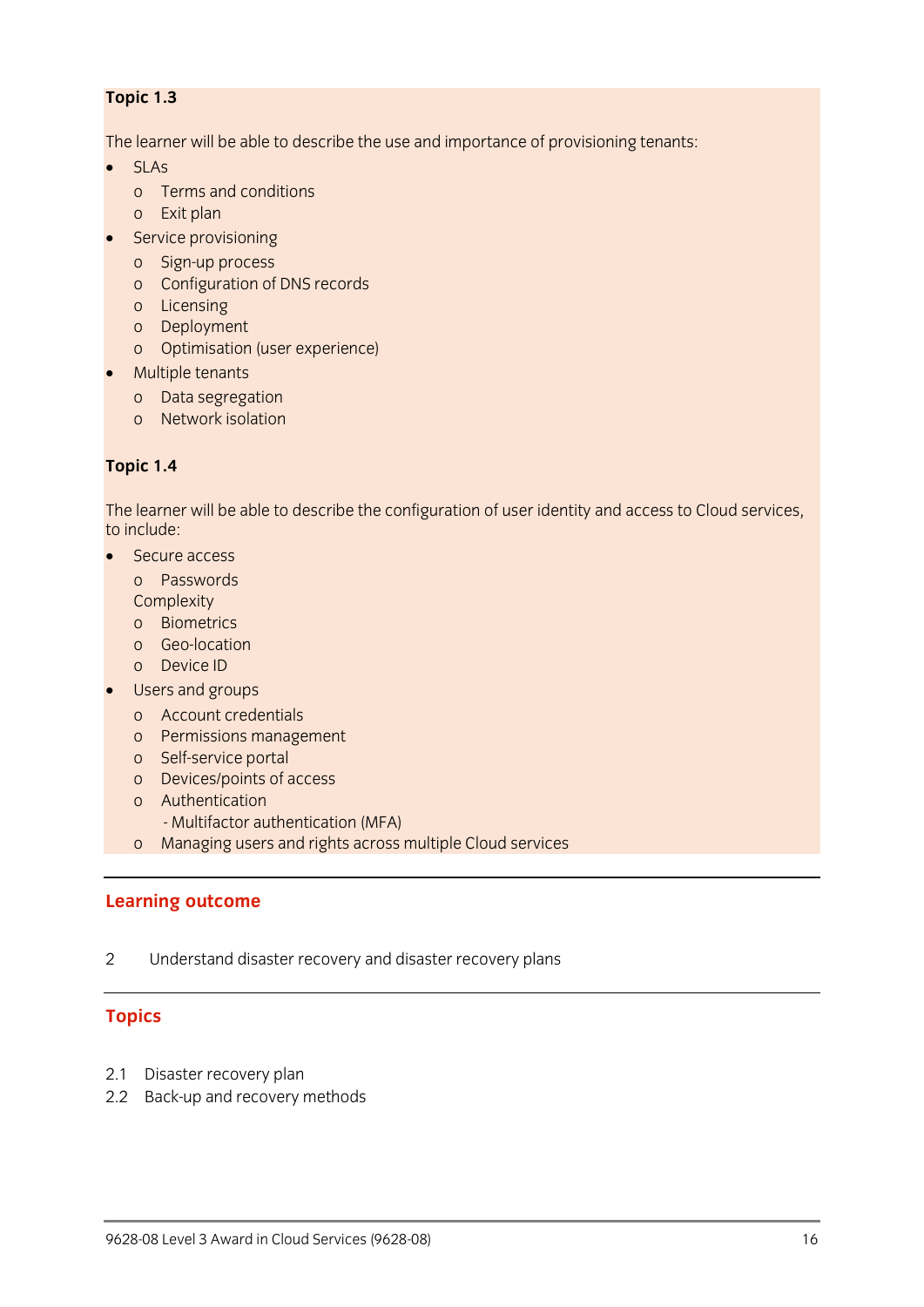**Depth**<br>In this learning outcome the learners will explore the fundamentals of disaster recovery and use of In this learning outcome the learners will explore the fundamentals of disaster recovery and use of disaster recovery plans

## **Topic 2.1**

The learner will be able to describe organisational considerations for producing a disaster recovery plan:

- Policies
	-
	- o Scope<br>- ISO/IEC standards
		- Local/national guidelines
	- o Purpose
- Risk management/strategy
	- o Risk analysis
		-
		- Facilities
		- Technology
		- Data
		- Supplier
	- o Risk response
		- Avoidance
		- Mitigation
		- Acceptance
- Contingency planning<br>• Boles and responsibility
- Roles and responsibilities<br>o CEO/owner
	-
	- o CIO/IT manager
	- o End user o End user

### **Topic 2.2**

The learner will be able to describe the steps of a Disaster Recovery Plan, including where to find it, Cloud backup and recovery methods: Cloud backup and recovery methods:

- 
- Prevent<br>o Back-up procedures
	- o Systems security
	- o Site security
- Detect<br>● Centinuous
	- o Continuous monitoring
	-
	- o Auditing
- $\bullet$  Respond
	-
	- o Analysis<br>o Report incident
	- o Action plan
	- o Document o <del>Document</del>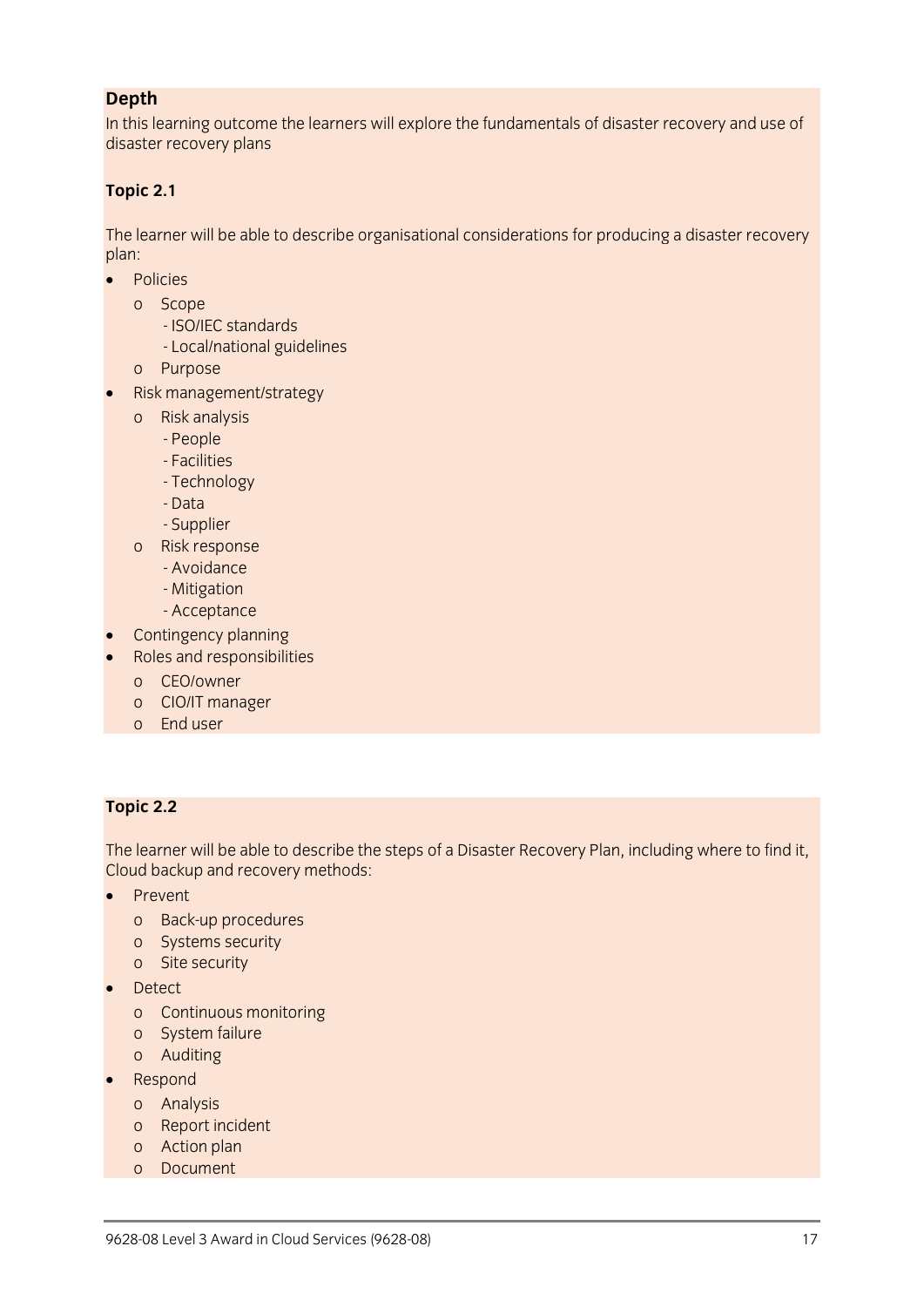- Recover
	- o Recovery time objective (RTO)/ Recovery point objective (RPO)
	- - Local machines
		- File systems
		- Applications

- The Corrections<br>System testing system testing<br>Ele

- 
- File<br>o General principles
	- o File recovery requests
	- o Testing
- $\bullet$  Restore
	-
	- o Communica o Review
	- o Review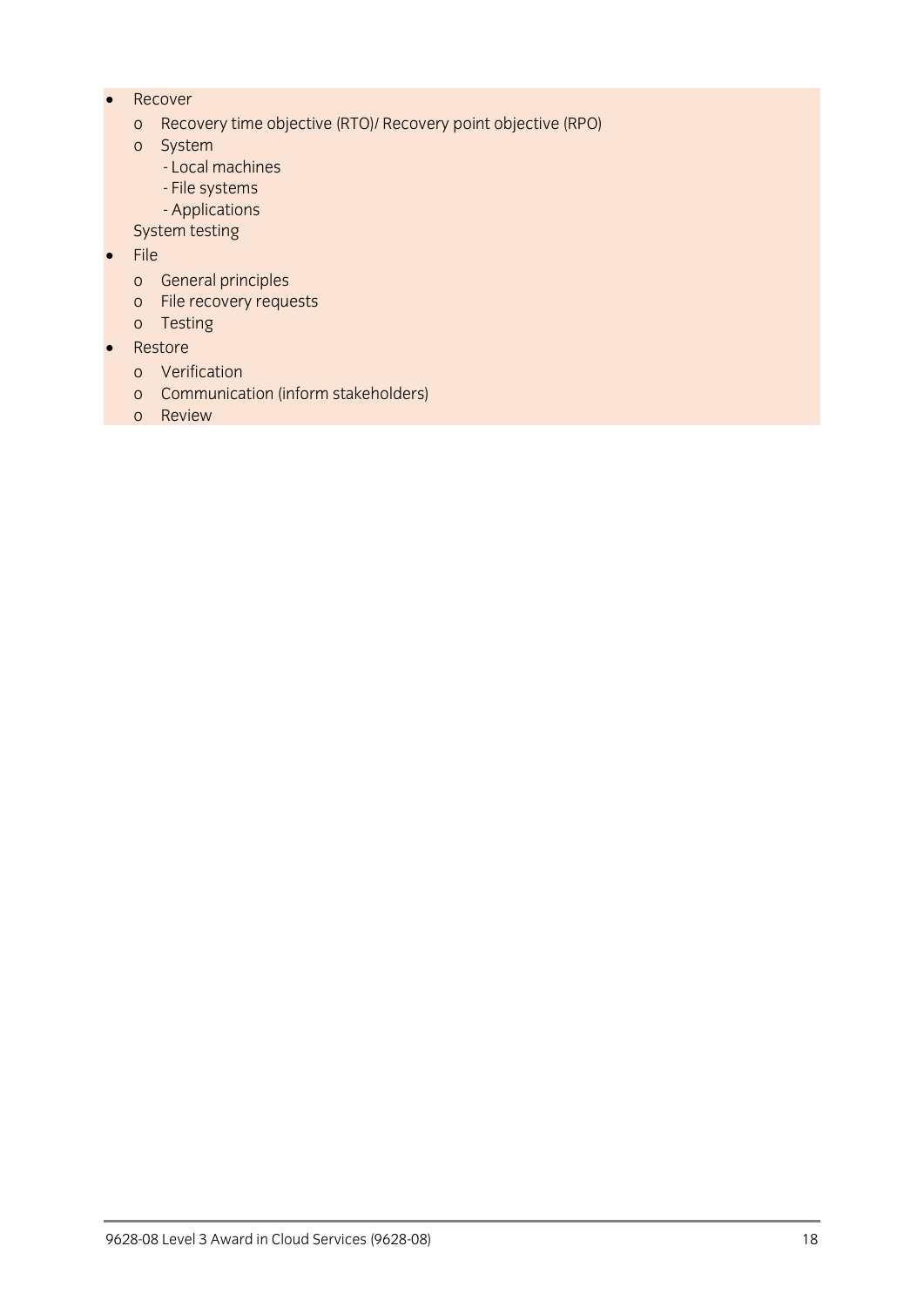## **Guidance for delivery**

Mentors/tutors should be teaching concepts and fundamentals that apply across any Cloud<br>services, ie not specific to particular vendor platforms or technology. However, mentors/tutors may wish to teach vendor specific technology where this is useful to the learners employment or  $\frac{1}{2}$  annual to teach vendor specific technology where the learners employment or  $\frac{1}{2}$ apprenticeship conditions.

Disaster recovery plans will be determined by the size of the organisation and the strategies that the organisation applies, therefore this will vary between SMEs and large employers. the organisation applies, therefore this will vary between SMEs and large employers.

The types of technology required to carry out disaster recovery is not covered in this unit as the focus of this unit is the underlying principles, policy and process for disaster recovery. However, trainers may wish to teach vendor specific technology where this is useful to learners employment or annontices hinders may wish the teacher specific technology where the teacher  $\frac{1}{k}$ or apprenticeship conditions.

This unit can be delivered within a workplace environment if appropriate, providing the learners with paper based, or hands on practical exercises and case studies representative of the Infrastructure Technician competencies in operation. Infrastructure Technician competencies in operation.

Learners should be encouraged to explore and use as wide a range of hardware and software as<br>possible, this should also include researching and utilising new and emerging technologies where possible, this should also include researching and utilising new and emerging technologies where available.

**Equipment**<br>Below is an indicative list, not an exhaustive list. Below is an indicative list, not an exhaustive list.

Access to cloud-based services e.g. Azure, Amazon Web Services (AWS) and Google Compute

**Employer engagement**<br>
Employer engagement is essential in order to maximise the value of learner' experience. A partnership approach should be adopted where possible with relevant employers in the sector. partnership approach should be adopted where possible with relevant employers in the sector.

When delivering the learning, the organisation or employer should aim to maintain contact with the wider industry to help with keeping the examples of legislation, policies and codes of practice used in the taught content, up to date. Mentors/tutors should also undertake regular CPD activities in the industry to maintain knowledge of current industry practice.  $\sum_{i=1}^{n}$  to matrix  $\sum_{i=1}^{n}$  to  $\sum_{i=1}^{n}$  and  $\sum_{i=1}^{n}$  and  $\sum_{i=1}^{n}$  and  $\sum_{i=1}^{n}$  and  $\sum_{i=1}^{n}$  and  $\sum_{i=1}^{n}$  and  $\sum_{i=1}^{n}$  and  $\sum_{i=1}^{n}$  and  $\sum_{i=1}^{n}$  and  $\sum_{i=1}^{n}$  and  $\sum_{i=1}^{n}$ 

1. Local branches of BCS The Chartered Institute for IT can often provide access to local employers, since many members will be senior practitioners and leaders in organisations that employ IT professionals. The BCS has an extensive branch network of volunteers operating across the UK. processionals. The BCS has an extensive branch network of volunteers operating across the UK, then under the U Channels Islands and Isle of Man. http://www.bcs.org/category/5897

2. Invite local businesses to visit the delivery centre to talk about their experience in using Digital<br>Technology for IT system support, especially in respect of their dealing with coding and logic issues and processes. Ask the students to identify aspects of the IT support practices of local business that may be considered 'good practice'. may be considered 'good practice'.

3. The Computing/IT faculty of every university will have links to employers in the local economy and their faculty staff may be willing to introduce delivery centres to major employers of IT skilled graduates and apprentices. Such links should be developed by FE colleges so as to better understand the skills needs and career options for IT practitioners at all levels from school leaver to understand the skills needs and career options for IT practitioners at all levels from school leaver to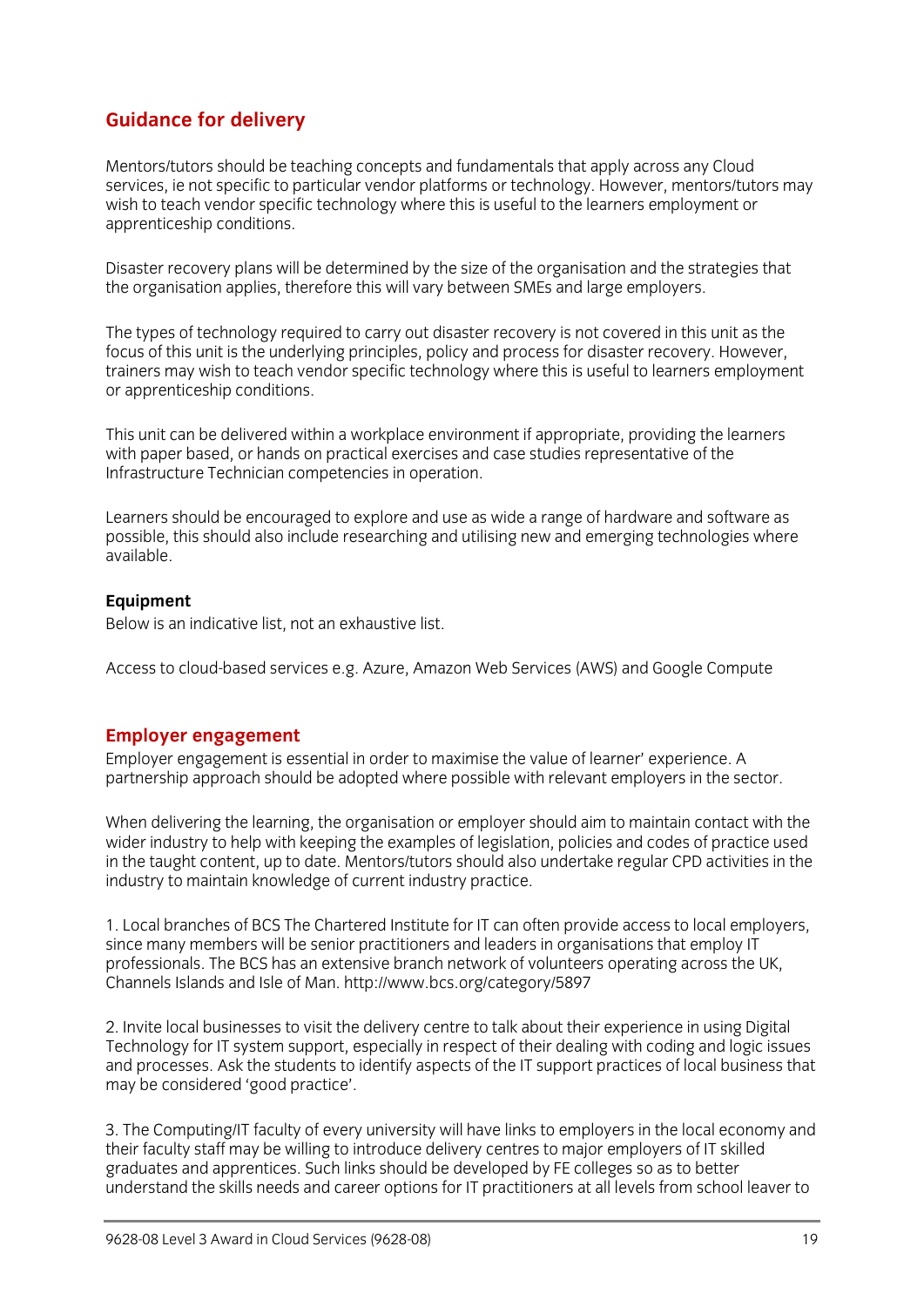graduate (i.e., think of how your learners can develop their career beyond the FE stage, and open their eves to a full career).  $\frac{1}{\sqrt{2}}$ 

4. Tech Partnership, the UK sector skills council for the IT/Telecoms industry, have an extensive list of small/medium sized employers of IT skilled apprentices and college leavers. They also provide a wealth of free resources for FE colleges to enable better engagement with local employers. https://www.thetechpartnership.com/ https://www.thetechpartnership.com/

5. The Computing Technology Industry Association (CompTIA) is a non-profit, international trade of thousands of registered users spanning the entire information communications and technology (ICT) industry. Anyone can sign up to become a registered user and gain access to a vast library of resources that includes cutting edge research into technology trends from the UK and around the resources that includes cutting edge research into technology trends from the UK and around the world.

# **Suggested learning resources**

## **Books**

Deploying and Managing a Cloud Infrastructure Deploying and Managing a Cloud Infrastructure Salam A, Gilani Z, Haq S<br>Published by: Sybex, 2015 ISBN: 978-1118875100 <u>ISBN: 978-11189-111887-111887</u>

Cloud Essentials<br>
Published by: John Wiley & Sons, 2013<br>
Published by: John Wiley & Sons, 2013 Cloud Essentials ISBN: 978-1-118-40873-5 <u>ISBN: 978-1-118-40873-5</u>

Cloud Computing Bible<br>
Published by: John Wiley & Sons, 2011 ISBN: 978-0-470-90356-8 <u>ISBN: 978-0-470-9035-8</u>

*Journals and magazines*

Websites<br>https://certification.comptia.org/certifications/cloud-essentials https://certification.comptia.org/certifications/cloudhttps://ico.org.uk/media/fororganisations/documents/1540/cloud computing guidance for organisations.pdf http://www.lawsociety.org.uk/support-services/advice/practice-notes/cloud-computing/ https://www.microsoftvirtualacademy.com/en-US/training-courses/windows-server-administrationfundamentals-8477 fundamentals-8477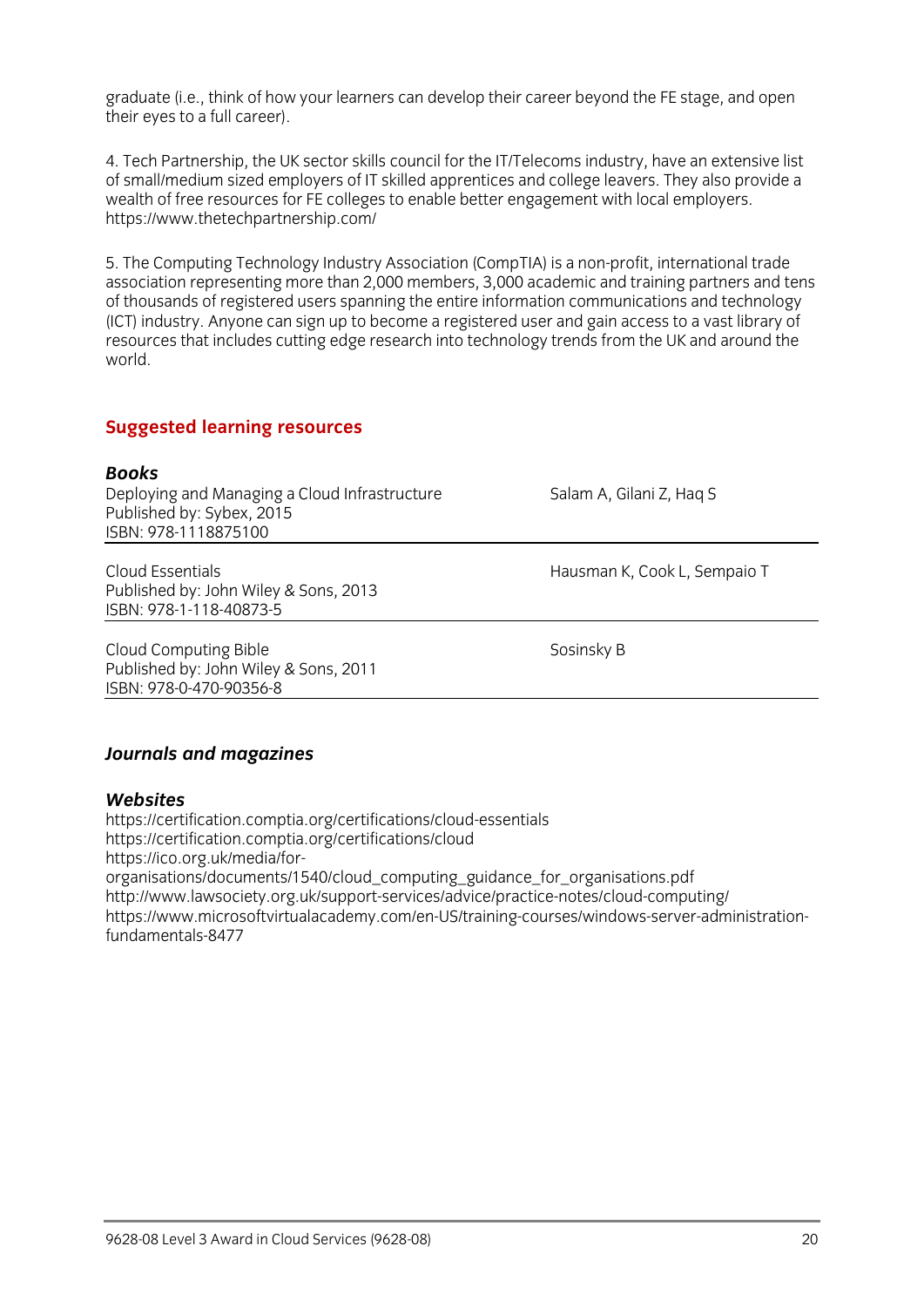## **Appendix 1 Relationships to other qualifications**

## *Links to other qualifications*

Centres are responsible for checking the different requirements of all units/qualifications they are delivering and ensuring that can deliver meet requirements of all units/qualifications.

### *Literacy, language, numeracy and ICT skills development*

This qualification can develop skills that can be used in the following qualifications:

- Functional Skills (England) se[e www.](http://www.cityandguilds.com/functionalskills)[cityandguilds.com/functionalskills](http://www.cityandguilds.com/essentialskillsni)<br>● Fssential Skills (Northern Ireland) see www.cityandguilds.com/essentia
- Essential Skills (Northern Ireland) see www.cityandguilds.com/essentialskillsni<br>■ Essential Skills Wales see www.cityandguilds.com/esw
- Essential Skills Wales see [www.cityandguilds.com/esw](http://www.cityandguilds.com/esw)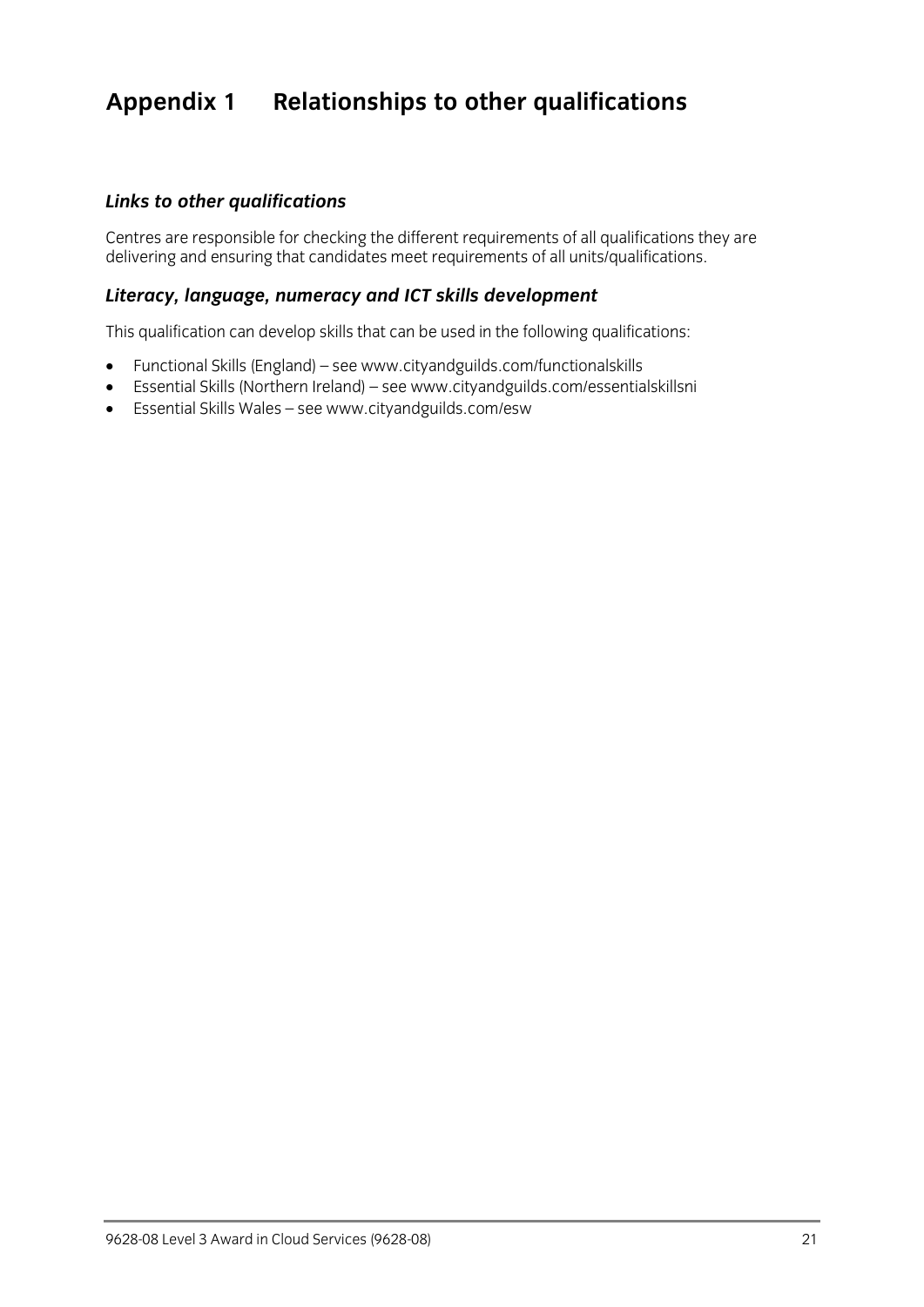## **Appendix 2 Sources of general information**

The following documents contain essential information for centres delivering City & Guilds qualifications. They should be referred to in conjunction with this handbook. To download the documents and to find other useful documents, go to the Centres and Training Providers homepage on www.cityandguilds.com.  $\frac{1}{2}$  and  $\frac{1}{2}$ 

*Centre Manual - Supporting Customer Excellence* contains detailed information about the processes centre' status, or to offer a particular qualification, as well as updates and good practice exemplars for City & Guilds assessment and policy issues. for City & Guilds assessment and policy issues.

- The centre and qualification approval process<br>• Assessment internal quality assurance and ex
- Assessment, internal quality assurance and examination roles at the centre
- Registration and certification of candidates
- Non-compliance
- Complaints and appeals
- Equal opportunities
- Data protection
- Management systems
- Maintaining records
- Assessment
- Internal quality assurance
- External quality assurance.

*Our Quality Assurance Requirements* encompasses all of the relevant requirements of key regulatory documents such as:

- SQA Awarding Body Criteria (2007)
- NVQ Code of Practice (2006)

and sets out the criteria that centres should adhere to pre and post centre and qualification approval. approval.

*Access to Assessment & Qualifications* provides full details of the arrangements that may be made adiustments in assessment. adjustments in assessment.

The **centre homepage** section of the City & Guilds website also contains useful information on  $\mathbf{S}$ 

- **Walled Garden**: how to register and certificate candidates on line
- **Events:** dates and information on the latest Centre events
- **Online assessment**: how to register for e-assessments.

*Centre Guide – Delivering International Qualifications* contains detailed information about the processes which must be followed and requirements which methods where a centre to achieve.<br>'annroved centre' status or to offer a narticular qualification 'approved centre' status, or to offer a particular qualification.

- The centre and qualification approval process and forms
- Assessment, verification and examination roles at the centre
- Registration and certification of candidates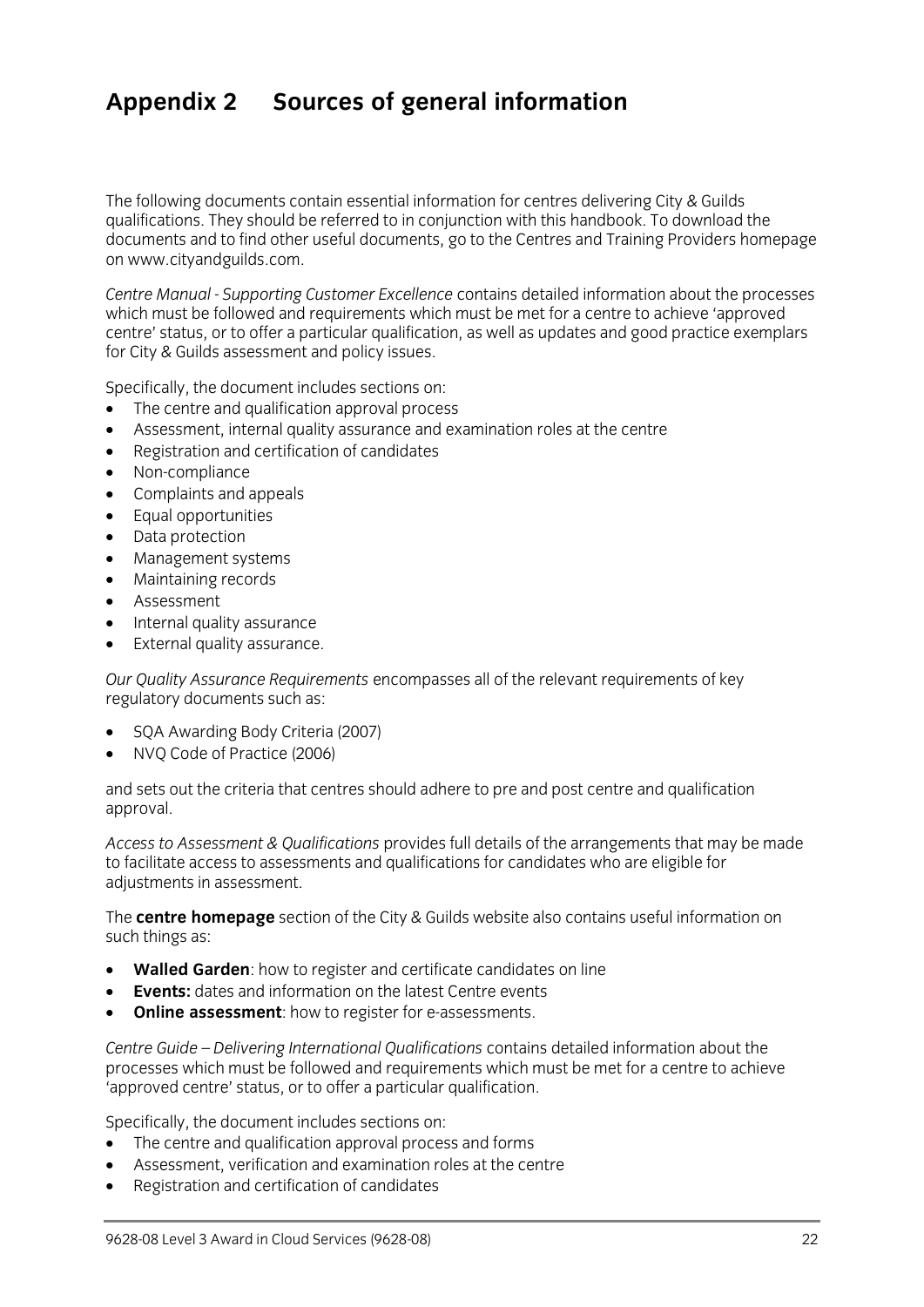- Non-compliance
- Complaints and appeals
- Equal opportunities
- Data protection
- Frequently asked questions.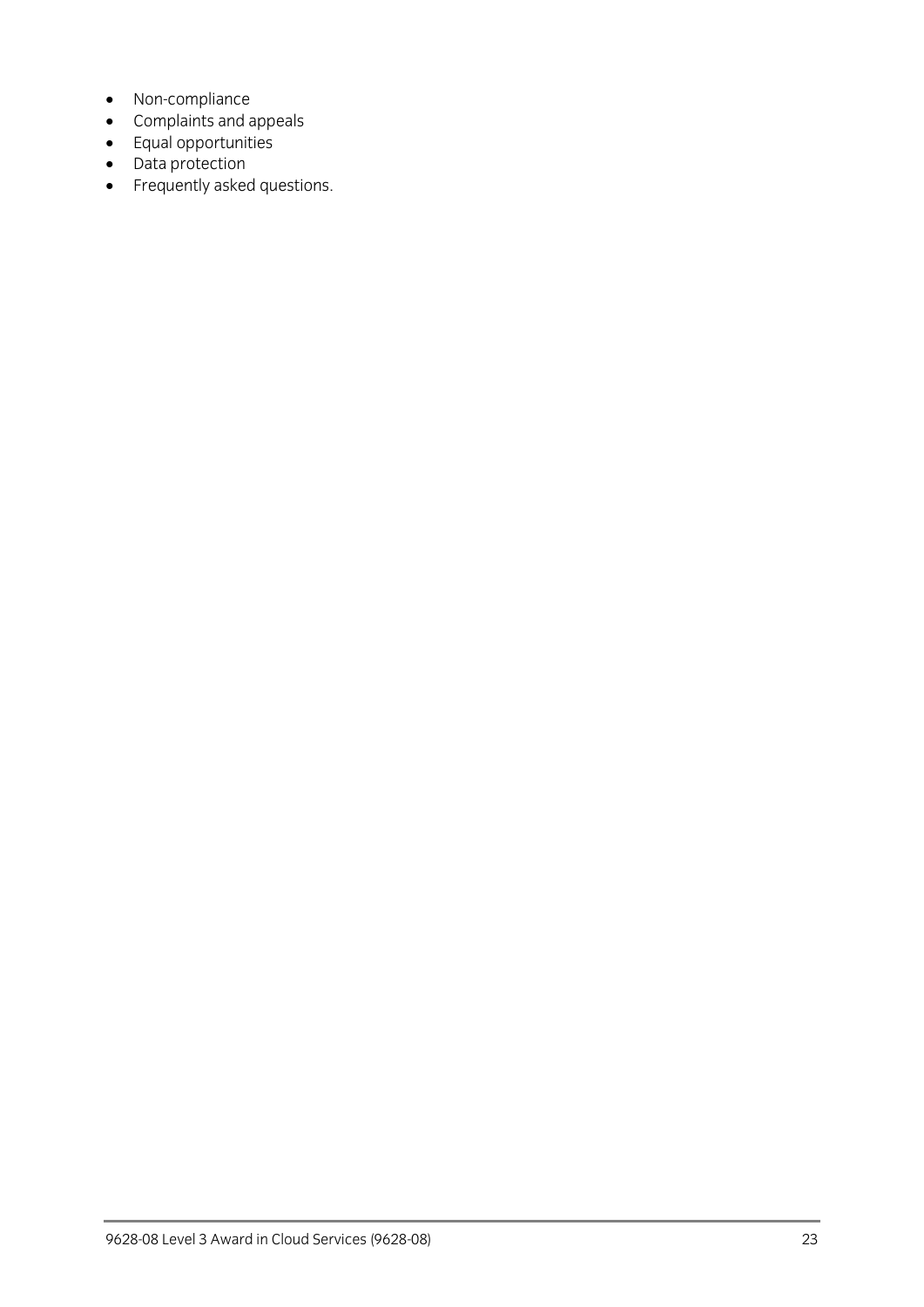# **Appendix 3 Useful contacts**

| E: learnersupport@cityandguilds.com                                                                 |
|-----------------------------------------------------------------------------------------------------|
| $F: +44(0)2072942413$<br>E: intcg@cityandguilds.com                                                 |
| $F: +44(0)2072942413$<br>E: centresupport@cityandguilds.com                                         |
| $F: +44(0)2072942413$<br>$F: +44$ (0)20 7294 2404 (BB forms)<br>E: singlesubjects@cityandguilds.com |
| $F: +44(0)2072942413$<br>E: intops@cityandguilds.com                                                |
| $F: +44(0)2072942413$<br>E: walledgarden@cityandguilds.com                                          |
| $T: +44(0)1215038993$<br>E: business@cityandguilds.com                                              |
| $F: +44(0)2072942413$                                                                               |
|                                                                                                     |

Every effort has been made to ensure that the information contained in this publication is true and correct at the time of going to press. However, City & Guilds' products and services are subject to continuous development and improvement and the right is reserved to change products and continuous development and improvement and input and input in the reservices from the right is reserved to change and the right in the right is respectively. services from time to time. City & Guilds cannot accept liability for loss or damage arising from the use of information in this publication.

If you have a complete a complaint in the service and the services that we have a complete the services that we have a control of the services that we have a control of the services that we have a control of the service th provide, email[: feedbackandcomplaints@cityandguilds.com](http://feedbackandcomplaints@cityandguilds.com)